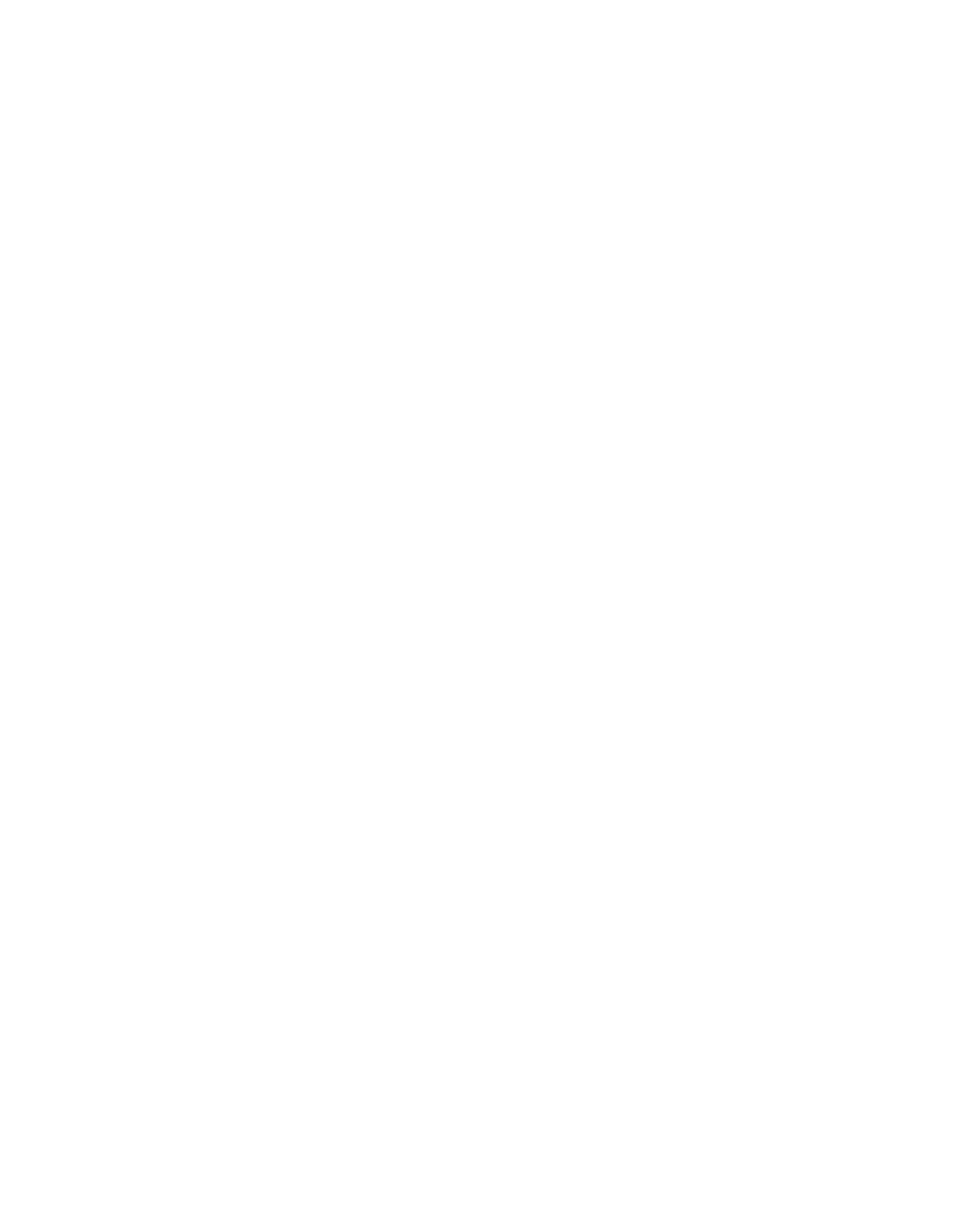### **Table of Contents**



• **Symposium Committee and Session Hosts:** 

Marissa Kraynak, Nicole Cummings, James Garcia, Anqi Fu, Samantha Weaver, Sydney Nguyen,

Aishwarya Rengarajan, Amanda Mauro, Katie Beverley, Kenna Degner, and Jessica Vazquez • **Program Director:** Dr. Ian Bird

- **Associate Director:** Dr. Manish Patankar
- **ERP Coordinator:** Grace Jensen
- **Abstract Reviewer:** Dr. Manish Patankar
- **Oral Judges:** Dr. Joel Eisner, Dr. Roland Stein
- **Poster Judges:** Dr. Satish Kumar, Dr. Sebastian Arriola Apelo, and Dr. Dinesh Shah
- **Staff at the Fluno Center**

#### • **Picture Aknowledgements:**

**Title Page:** Aerial picture of UW-Madison campus. You can find WIMR, UW Hospital, VA, Waisman Center, School of Vet Med, Animal Science Building, Biochemical Sciences Complex, Biotechnology Center, McArdle Cancer Research Building (ERP Office), Primate Center, Meriter Hospital and Water Science and Engineering Building where ERP affiliated labs are housed. Many other UW-Madison landmarks are also visible. Picture taken by Anqi Fu.

**Page 2, Upper:** Picture submitted by Samantha Weaver from Dr. Laura Hernandez's lab. Image shows microCT-generated 3D reconstruction of trabecular bone in a female mouse femur 3 months (left) and 9 months (right) after pregnancy and lactation. **Page 2, Middle:** Picture taken and submitted by Katie Beverley from Dr. Bikash Pattnaik's lab. This is a confocal z-stack image of a 3D Mardin Darby Canine Kidney cell (MDDK) organoid showing GFP tagged Kir7.1 expressing a polarized distribution.

**Page 2, Lower:** Picture submitted by Paul Hoppe from Dr. Terence Barry's lab. Image shows juvenile yellow perch dermis and epidermis with mucous and club cells.

**Page 3, Upper:** Picture submitted by James Garcia from Dr. Ei Terasawa's lab. Image shows a rhesus monkey family. Rhesus monkeys are valued research subjects at Primate Center.

**Page 3, Middle Left:** Picture submitted by Yousef Alharbi in Dr. Manish Patankar's lab. Image shows cancer cell patch clamping. **Page 3, Middle Right:** Picture submitted by Megan Mezera in Dr. Milo Wiltbank's lab. Image shows a particularly "cute and fluffy" cow, a research subject housed in the Diary Cattle Center on campus.

**Page 3, Lower Left:** Picture submitted by Paul Hoppe from Dr. Terence Barry's lab. Image shows larval zebrafish exposed to putative growth pheromones.

**Page 4:** Picture submitted by James Garcia from Dr. Ei Teresawa's lab. Image shows GnRH neurons.

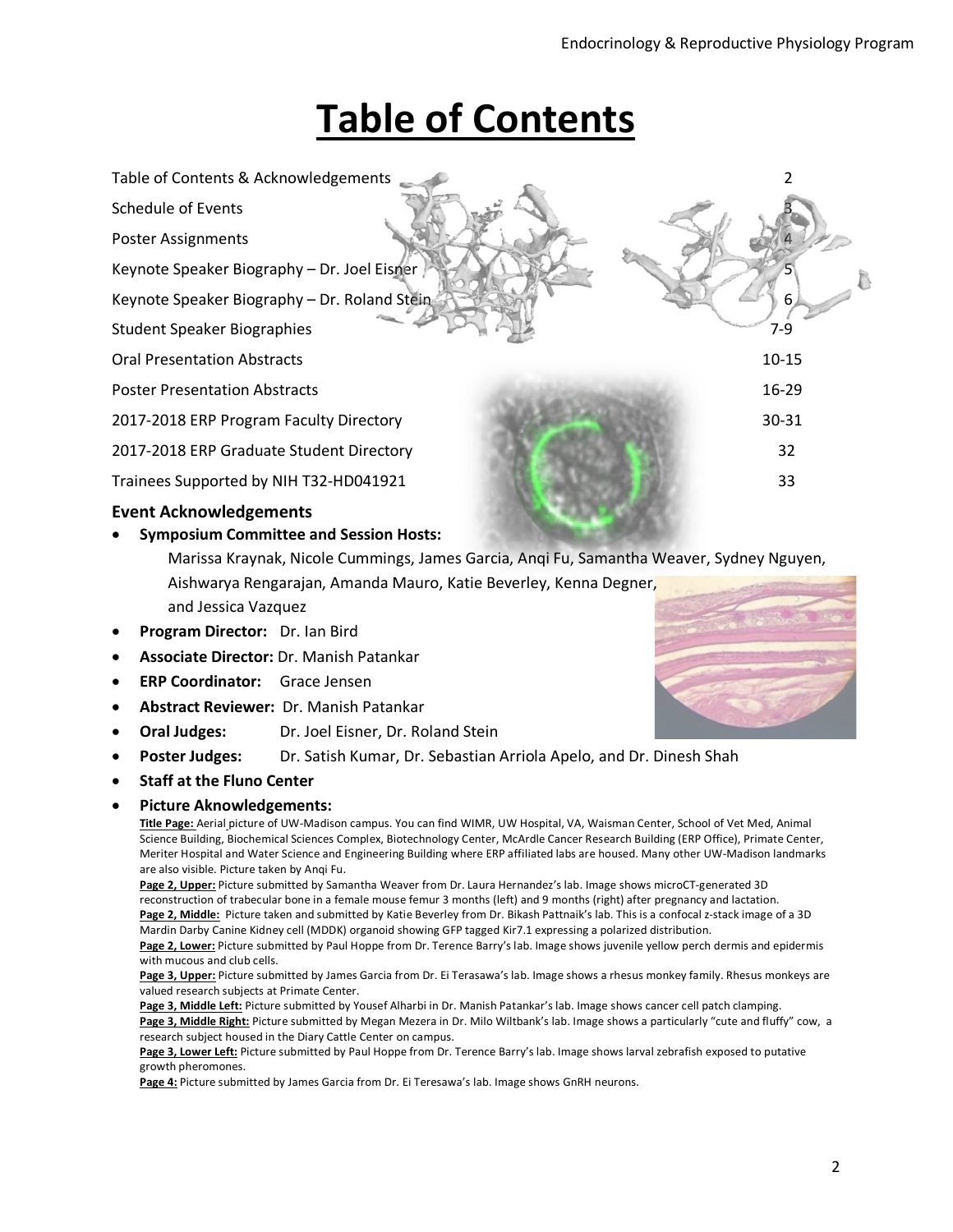### **Schedule of Events**

| $8:30$ AM $-$ 9:00 AM   | <b>Registration and Poster Set-up</b>                                                                                                                                                                                                                       |  |  |
|-------------------------|-------------------------------------------------------------------------------------------------------------------------------------------------------------------------------------------------------------------------------------------------------------|--|--|
| $9:00$ AM $-9:10$ AM    | <b>Welcome Remarks</b>                                                                                                                                                                                                                                      |  |  |
| $9:10$ AM $-$ 10:10 AM  | <b>Invited Keynote Speaker: Dr. Joel Eisner</b><br>Innocrin Pharmaceuticals, Durham, NC<br>"Selective CYP17 Lyase and Androgen Receptor Inhibition as a Treatment for Hormone-<br>dependent Cancers"                                                        |  |  |
| $10:10$ AM $-$ 10:25 AM | <b>Coffee Break</b>                                                                                                                                                                                                                                         |  |  |
| 10:25 AM - 10:45 AM     | Kenna Degner - Dept. of Obstetrics and Gynecology<br>"Src Kinase Inhibition does not Rescue VEGF-Induced Junctional Disruption"                                                                                                                             |  |  |
| 10:45 AM - 11:05 AM     | Marissa Kraynak - Dept. of Obstetrics and Gynecology<br>"Female Sexual Receptivity Depends Upon Extra-Ovarian Estradiol Synthesis in Marmoset<br>Monkeys"                                                                                                   |  |  |
| 11:05 AM - 11:25 AM     | Samantha Weaver - Dept. of Dairy Science<br>"Administration of a TPH1 Inhibitor During Pregnancy and Lactation Preserves Maternal<br><b>Bone Mass Post-Weaning"</b>                                                                                         |  |  |
| 11:30 AM - 12:30 PM     | Lunch - Oros Executive Dining Room                                                                                                                                                                                                                          |  |  |
| 12:30 PM - 12:50 PM     | Katie Beverley - Dept. of Pediatrics<br>"Polarized Expression of Kir7.1 Channels in a 3-D Organoid Culture Model"                                                                                                                                           |  |  |
| 12:50 PM - 1:10PM       | Kristal Gant - Dept. of Obstetrics and Gynecology<br>"Biochemical Characterization of Remodeled Collagen from the Ovarian Tumor<br>Microenvironment"                                                                                                        |  |  |
| 1:10 PM - 1:30 PM       | Megan Mezera - Dept. of Dairy Science<br>"Distinct Mechanisms Maintain the CL During Early vs Later Pregnancy as Highlighted by<br>Profiles of Prostaglandin F2 Alpha Metabolite (PGFM) in Dairy Cattle During the First and<br>Second Months of Pregnancy" |  |  |
| 1:30 PM $-$ 1:40 PM     | <b>Break</b>                                                                                                                                                                                                                                                |  |  |
| $1:40$ PM $-3:00$ PM    | Session A: 1:40 PM - 2:20 PM<br><b>Poster Presentations:</b>                                                                                                                                                                                                |  |  |
|                         | Session B: 2:20 PM - 3:00 PM                                                                                                                                                                                                                                |  |  |
| $3:00$ PM $-3:10$ PM    | <b>Break</b>                                                                                                                                                                                                                                                |  |  |
| $3:15$ PM $-$ 4:15 PM   | <b>Invited Keynote Speaker: Dr. Roland Stein</b><br>Dept. of Molecular Physiology and Biophysics, Dept. of Cell and Developmental Biology,                                                                                                                  |  |  |
|                         | Vanderbilt University, Nashville, TN.<br>"How the Islet Beta Cell Enriched Pdx1 Transcription Factor Could Influence Susceptibility<br>to Type 1 and Type 2 Diabetes"                                                                                       |  |  |
| 4:15 PM - 4:30 PM       | <b>Closing Remarks and Awards</b>                                                                                                                                                                                                                           |  |  |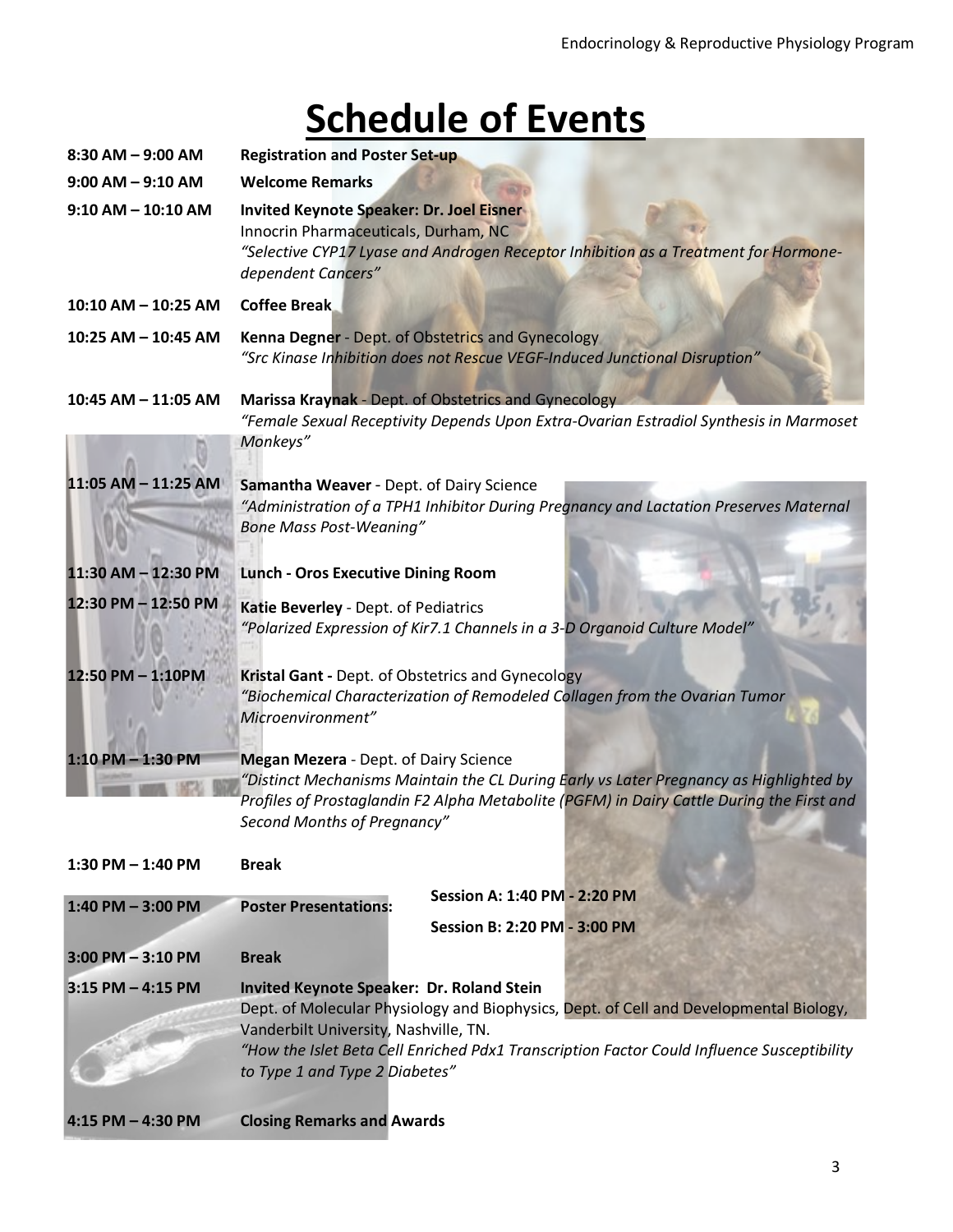# **Poster Assignments**

| <b>Number</b>                           | <b>Name</b>                 | Lab              | <b>Session</b> |  |
|-----------------------------------------|-----------------------------|------------------|----------------|--|
| $\mathbf{1}$                            | <b>Yousef Alharbi</b>       | <b>Patankar</b>  | A              |  |
| $\overline{2}$                          | Jessica Vazquez*            | <b>Stanic</b>    | B              |  |
| $\overline{\mathbf{3}}$                 | <b>Sydney Nguyen</b>        | <b>Golos</b>     | A              |  |
| $\overline{\mathbf{r}}$                 | <b>Qing-yun Zou</b>         | <b>Zheng</b>     | B              |  |
| 5                                       | <b>Nicole Cummings*</b>     | Lamming          | $\mathbf{A}$   |  |
| 6                                       | Paul D. Hoppe               | <b>Barry</b>     | B              |  |
| $\overline{\mathbf{z}}$                 | Hannah Fricke*              | <b>Hernandez</b> | A              |  |
| 8                                       | <b>Amanda M. Vanderplow</b> | <b>Cahill</b>    | B              |  |
| 9                                       | <b>Roberta Fritz-Klaus</b>  | <b>Patankar</b>  | A              |  |
| 10                                      | Yousef Alharbi*             | <b>Patankar</b>  | B              |  |
| 11                                      | <b>Amanda Mauro</b>         | <b>Boeldt</b>    | $\mathbf{A}$   |  |
| 12                                      | Aishwarya Rengarajan        | <b>Boeldt</b>    | B              |  |
| 13                                      | Angi Fu*                    | Jorgensen        | $\mathbf{A}$   |  |
| 14                                      | James P. Garcia*            | <b>Terasawa</b>  | B              |  |
| *Selected as finalist for poster award. |                             |                  |                |  |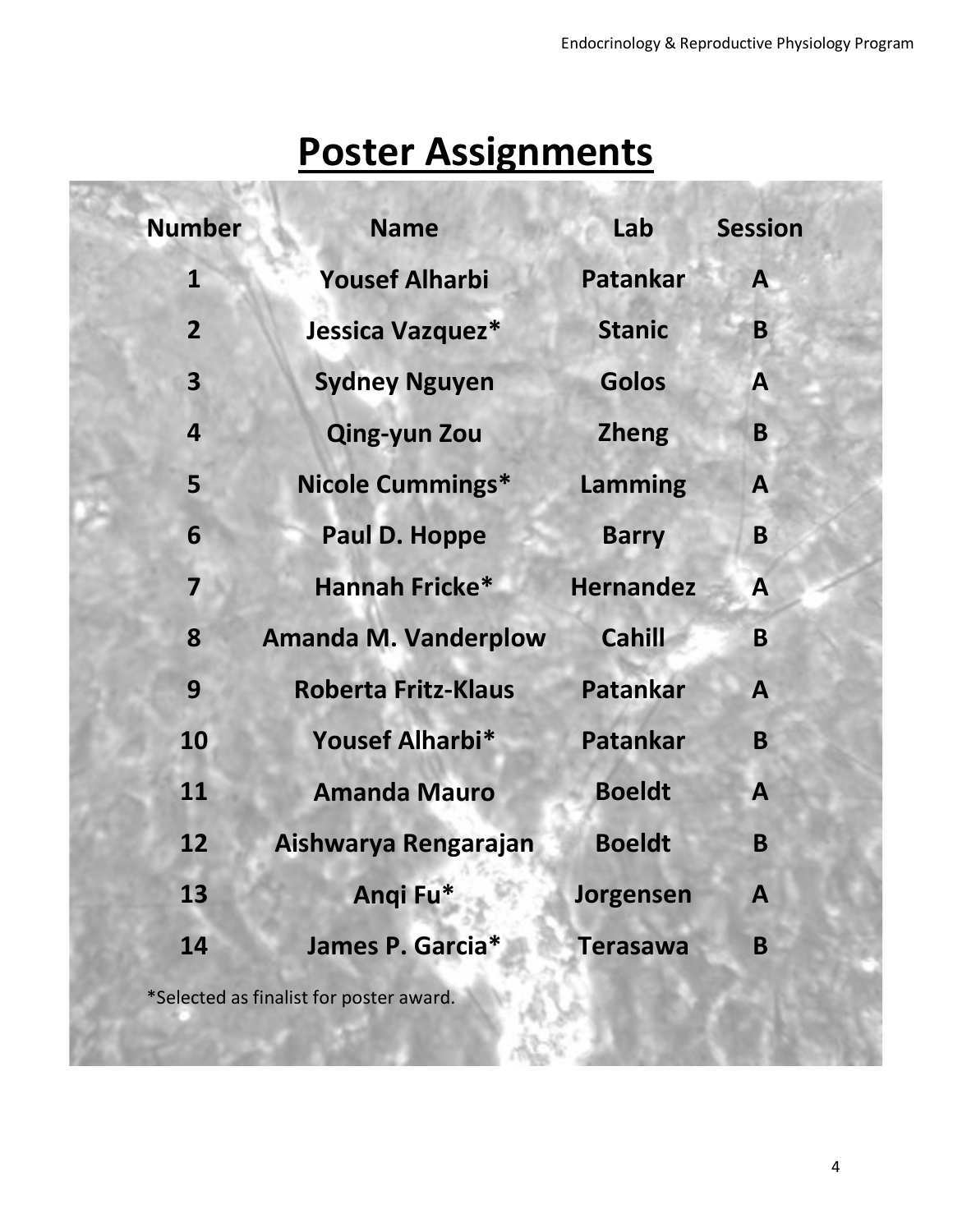# **Keynote Speaker**

# **Dr. Joel Eisner, PhD**

### **Title of Talk: "Selective CYP17 Lyase and Androgen Receptor Inhibition as a Treatment for Hormone-dependent Cancers."**

Innocrin Pharmaceuticals, Durham, NC

Vice President, Medical and Scientific Affairs

**Dr. Joel Eisner** is Vice President, Medical and Scientific Affairs at Innocrin Pharmaceuticals and prior to that he served as Vice President, Clinical Operations from company inception in 2014. He was Director of Product Development at Viamet Pharmaceuticals and responsible for clinical and pharmacology development for the seviteronel (VT-464) CYP17 lyase and androgen receptor inhibitor program, which was the basis of the formation of Innocrin. Previously he was Principal of Cato BioVentures, the life sciences venture capital parent of Cato Research. He focused on relationships with early-stage life science companies. He also served as an Integrated Drug Development Scientist of Cato Research, and as Vice President of Corporate Development of Hemodynamic



Therapeutics and Echo Therapeutics (NASDAQ: ECTE), both portfolio companies. Dr. Eisner is an Affiliate Scientist at the National Primate Research Center, University of Wisconsin-Madison. Prior to joining Cato BioVentures and Cato Research, Dr. Eisner was a Clinical Operations Manager at Northwestern University Medical School and Brigham and Women's Hospital. Prior to that he served as a Clinical Research Scientist for Insmed, Inc. (NASDAQ: INSM). Dr. Eisner has more than 20 years' research experience in the field of endocrinology and reproductive physiology, and his areas of expertise include oncology, steroid biology, reproductive endocrinology, obesity, lipid abnormalities, diabetes and women's health. He has 20 years' clinical research experience in both academic and pharmaceutical settings. Dr. Eisner is a member of the Endocrine Society, American Society of Clinical Oncology, and the Androgen Excess Society.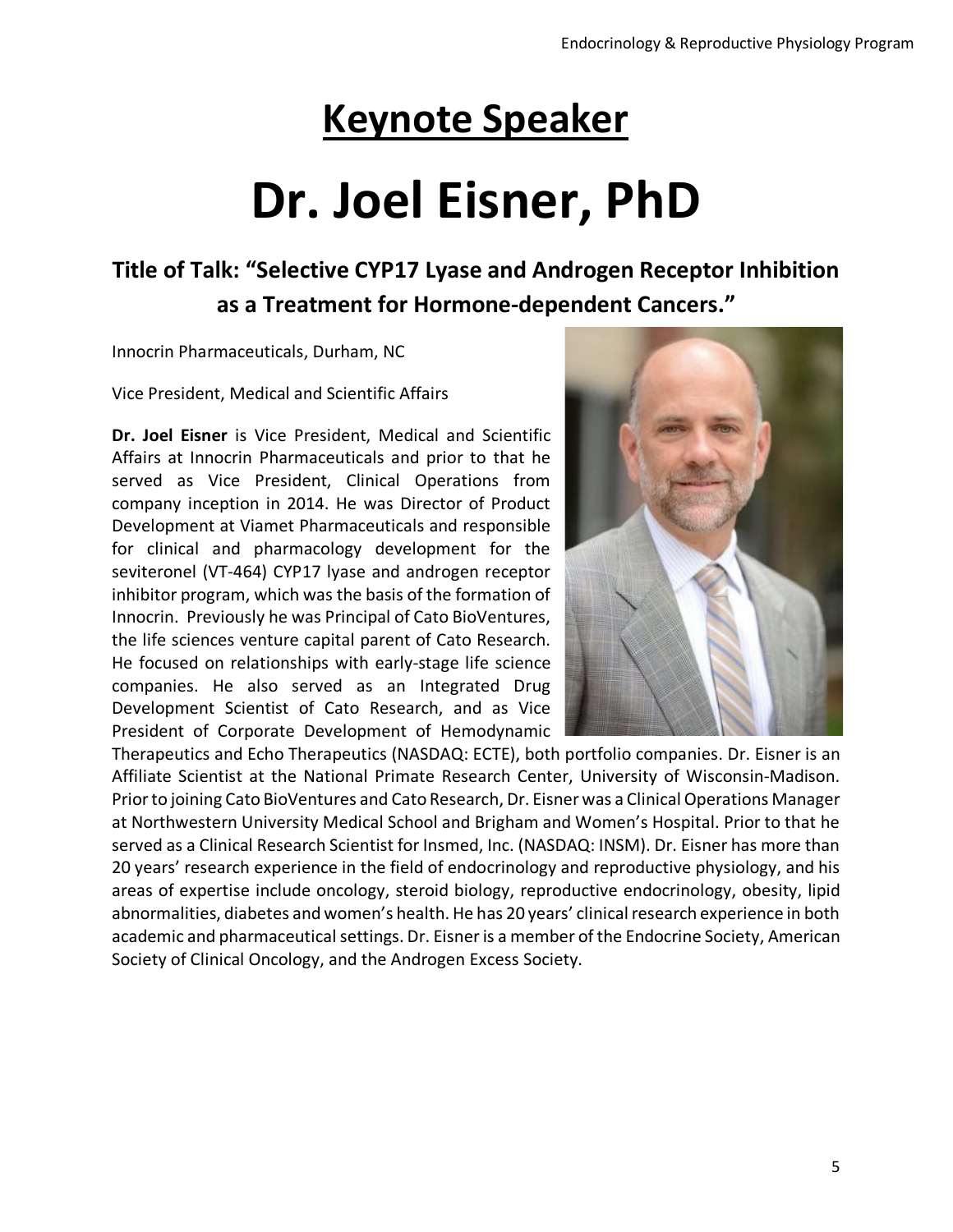# **Keynote Speaker**

# **Dr. Roland Stein, PhD**

### **Title of Talk: "How the Islet Beta Cell Enriched Pdx1 Transcription Factor Could Influence Susceptibility to Type 1 and Type 2 Diabetes"**

Vanderbilt University, Nashville, TN

Mark Collie Endowed Professor in Diabetes Research

Department of Molecular Physiology and Biophysics

Department of Cell and Developmental Biology

**Dr. Roland Stein** earned a BA in Biochemistry from University of California at Los Angeles, CA. He earned his master's and PhD in Biochemistry from Albert Einstein College of Medicine, Yeshiva University in Bronx, NY. He is currently a Professor at Vanderbilt University in the Departments of Molecular Physiology and Biophysics and Cell and



Developmental Biology. He also serves as the Mark Collie Endowed Professor in Diabetes Research at Vanderbilt University.

Dr. Stein seeks to understand the factors controlling pancreas development and islet beta cell function. Work in his lab is focused on defining the transcription factors involved in controlling the expression of Pdx-1 and MafA. In addition, he is examining how transcriptional factors influence beta cell formation and function. His group's recent results indicate that MafA and MafB strongly impact whether a cell becomes a producer in the islet of the insulin (beta) or glucagon (alpha) hormone. Dr. Stein's work involves both animal and cell culture models, with comprehensive and diverse methods from Cre/loxP conditional gene inactivation to mass spectrometry involved to address experimental questions.

Dr. Stein's trainees say that he has a meticulous and heuristic training style with an excellent training record. He is a great role model and mentor who remains curious, and constantly inspires and trains the students and postdocs intellectually. They also appreciate his sense of humor and caring spirit.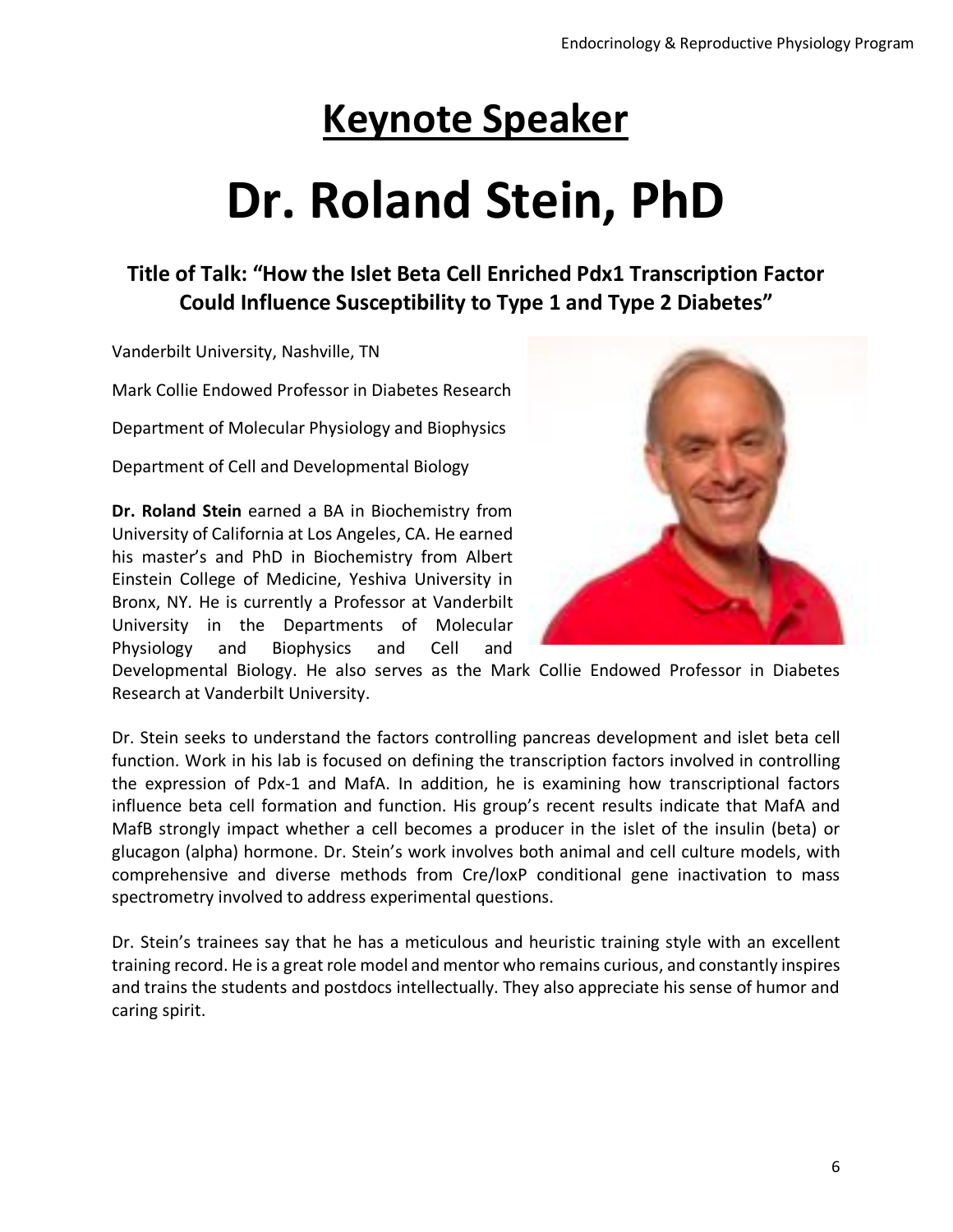## **Student Speaker Biographies**

**Kenna Degner** previously attended UW-River Falls for her BS in biology with a minor in chemistry. She currently is pursuing her degree in Dr. Dinesh Shah's lab, working on the cellular mechanisms associated with endothelial dysfunction in preeclampsia. More specifically, she researches the impact of growth factors and cytokines in the glomerular microvasculature to better understand why renal function deteriorates in some women with preeclampsia. She uses both animal and cell models in her research, and particularly enjoys performing immunohistochemistry and fluorescentimmunocytochemistry. After graduate school, she plans to pursue a post-doctoral position to expand her imaging experience before eventually moving to industry. In her



spare time, she enjoys dog training, and learning about (and drinking) wine.

**Marissa Kraynak** graduated with a BA Neuroscience from Drew University before her current position in Dr. David Abbott's lab. She studies the estrogenic regulation of female sex behavior in a female marmoset monkey. More specifically, she examines how ovarian and extraovarian estradiol contribute to the expression of sexual receptivity, or lack thereof, in adult female marmosets. In addition, she is investigating a possible neural receptor mechanism of estradiol regulation of sex behavior through discrete gene silencing of estrogen receptor alpha in the medial basal hypothalamus. Her research uses primates as an animal model, where she performs behavioral analyses, as well as brain region specific gene silencing targeted with MRI. After her degree, she plans to pursue a career in science policy.



In Marissa's spare time she plays on a women's rugby team and enjoys working with public outreach for science (particularly animal research). In fact, she recently helped plan and lead a graduate seminar focused on understanding the history of animal research and in developing effective outreach techniques for graduate students and scientists.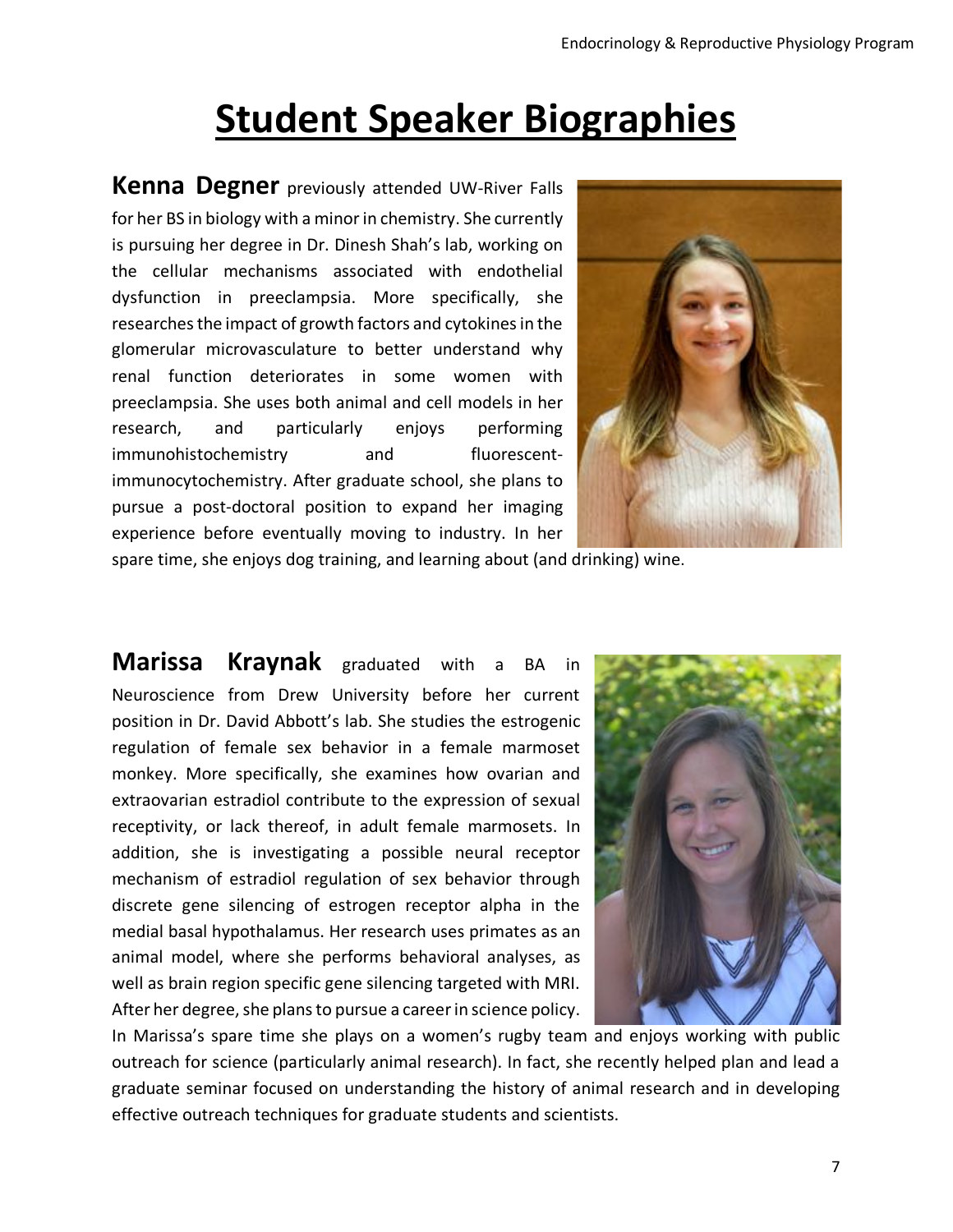### **Samantha Weaver** previously attended UW-

Madison for her undergraduate degree and is currently finishing her doctorate in Dr. Laura Hernandez's lab. Her project focuses on understanding how perturbations in the serotonin axis during pregnancy and lactation affect maternal and neonatal calcium and bone. Working in a lab studying pregnancy and lactation comes with some interesting practices—Sam has milked quite a few mice throughout her degree! When she's not busy doing research, you might find Sam doing yoga or listening to podcasts. After graduation, she plans to continue in academia with a post doctorate at Mayo Clinic, researching osteoarthritis.



**Katie Beverley** previously obtained her BS in Honors Biology from the University of Indianapolis. She is pursuing her degree in Dr. Bikash Pattnaik's lab, working to identify and understand mutations that lead to the development of LCA16, which is critically important to curing pediatric blindness. By using imaging, biomolecular studies, and tissue and single cell electrophysiology, she is specifically working on uncovering the structural and functional effects of a single amino acid change on Kir7.1. Through her work she is learning interesting skills,



including confocal microscopy, novel cell culture techniques, site-directed mutagenesis, and electrophysiology. After graduate school, she plans on pursuing post-doctoral training in ion channel biology, but she also has strong interests in β-cell biology and science education. She enjoys judging and advising students in regional and national speech and debate tournaments, attending Barbershop singing events, and playing the violin. She has embraced her move to Wisconsin and also enjoys spending time on the many lakes and cheering on the Badgers!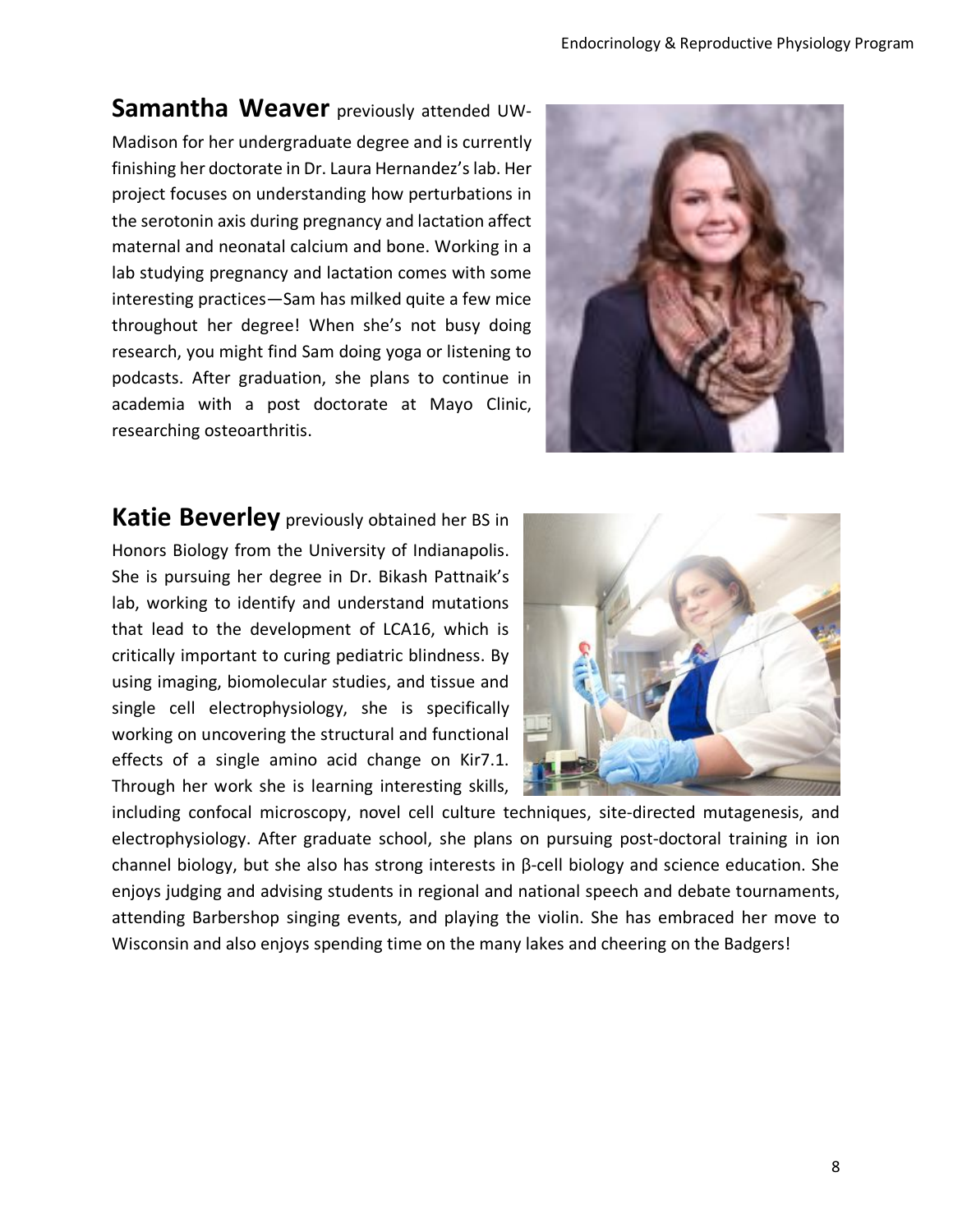**Kristal L. Gant** previously obtained her undergraduate degree from Elizabeth City State University, and most recently attended the University of Missouri-Columbia for her post-baccalaureate. She is studying in Dr. Manish S. Patankar's lab, looking at the extracellular matrix and disease. More specifically, Kristal is focusing on the changes that occur in collagen in the establishment and progression of ovarian cancer. Previous data has shown significant differences in collagen fibril alignment and orientation between normal and high grade serous ovarian cancer tissues. She hypothesizes there are changes that occur earlier in ovarian cancer progression that would serve as a useful



tool in early detection of ovarian pathology. To perform this research, she doesn't stain tissue collagen fibrils are visualized utilizing Second Harmonic Generation, a microscopic technique. After graduate school, she hopes to take a nice long vacation (possibly a cruise with her family and friends), before moving to Washington D.C. to participate in the AAAS Science Policy fellowship. By learning more about science policy and government, she will be able to couple her research background with government work to influence policies and laws that effect reproductive health and reproductive health disparities. Kristal is from New Orleans, and in her free time enjoys traveling and cooking (and eating!).

**Megan Mezera** previously attended UW-Madison for her bachelor's degree in Animal Science and is currently in Dr. Milo Wiltbank's lab. Her project focuses on characterizing PGF, a hormone that plays a role in corpus luteum (CL) regression during the first and second month of pregnancy. By characterizing PGF, she hopes to identify mechanisms by which early pregnancies are maintained in dairy cattle. Her work directly involves working with dairy cattle as an animal model (proof to the right). She hopes to pursue agricultural research after her degree and loves to cook!

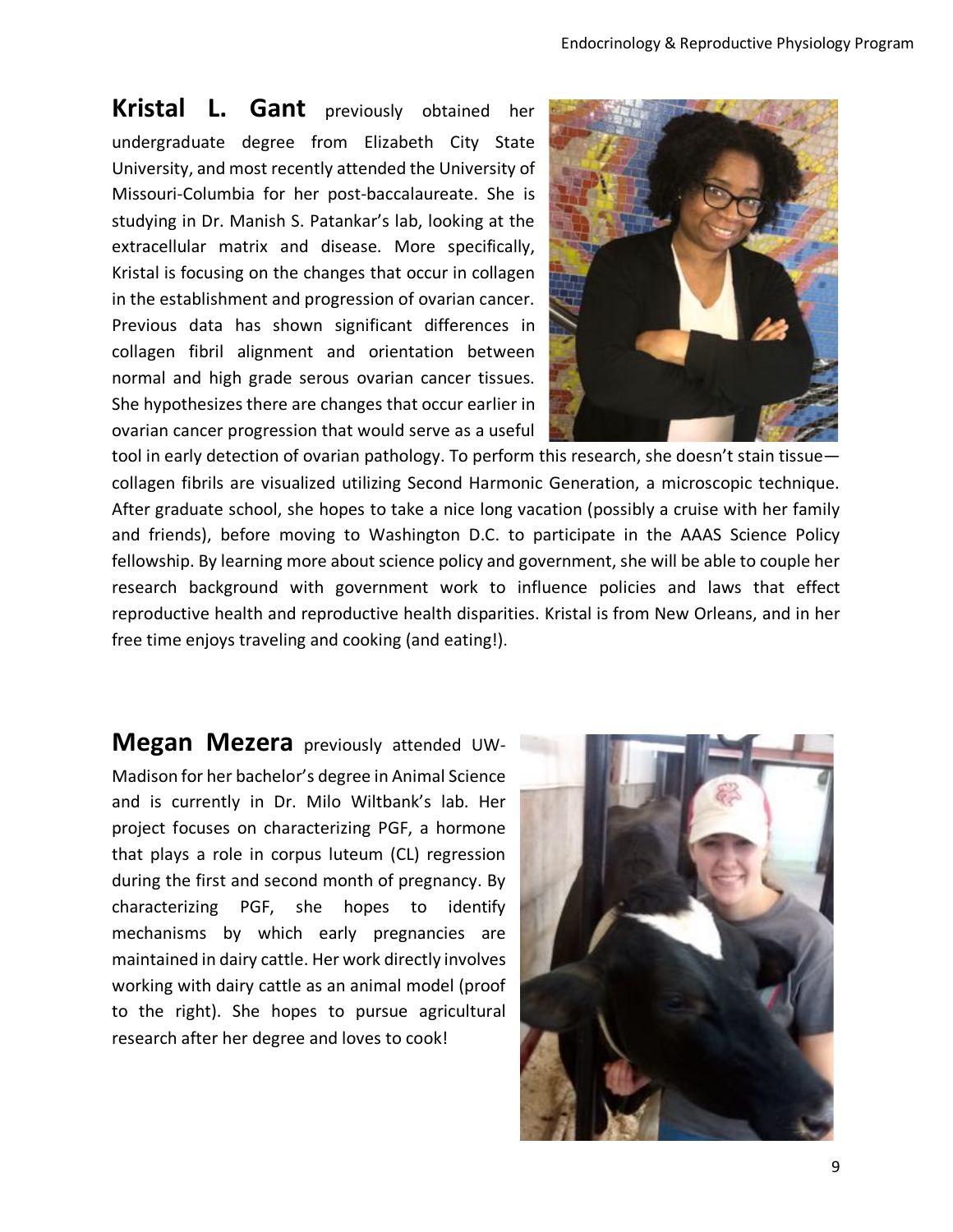# **Abstracts for Oral Presentations**

#### **Src Kinase Inhibition does not Rescue VEGF-Induced Junctional Disruption in Glomerular Endothelial Cells**

#### Kenna Degner, Cynthia Bird, Ian Bird, and Dinesh Shah

**Introduction**: The mechanisms responsible for driving renal dysfunction in preeclampsia (PE) remain poorly understood making therapeutic intervention difficult. In PE, glomerular endothelial cell (GEnC) injury leads to a breakdown of barrier function and proteinuria. We have previously shown increased glomerular VEGF staining in a PE mouse model, also observed in PE patients, and VEGF driven disruption of cell junctions in vitro; however, little research has explored VEGF as a contributor to GEnC injury in PE. We propose VEGF contributes to loss in GEnC barrier function by disrupting junctional proteins. In vascular endothelial cells, Src inhibition protects against junctional protein internalization and barrier leakage, but this has not been tested in GEnCs. **Hypothesis**: We hypothesize that c-Src kinase inhibition in GEnC will protect against VEGF-mediated GEnC junctional protein breakdown. **Methods**: VE-cadherin and ZO-1 expression and localization was examined in GEnCs using standard western blotting and fluorescent immunocytochemistry protocols. Cells were treated with VEGF, PP2, or PP2 and VEGF and collected at 6 and 21 hours post treatment. We examined changes in cellular resistance using the ECIS system. GEnCs were treated with inhibitors PP2 (src), SKI-1 (src), U0126 (ERK1/2) and SB203580 (p38) for 24 hours. Follow up experiments included pretreatment with inhibitors followed by VEGF. **Results**: VE-cadherin expression was increased in cells treated with PP2 or (PP2) VEGF at 21 hours while ZO-1 expression did not differ between treatments. Localization at the cell membrane trended lower in VEGF and PP2+VEGF treated groups at 6 hours and higher at 21 hours, but was not significant. PP2 and SKI reduced GEnC resistance at 6 hours (p<0.001) by ~20%, but did not differ from control by 21 hours. Src inhibitor pretreatment followed by VEGF induced rapid loss in resistance of ~25-30% and did not return to control levels (p<0.001). U0126 and SB203580 treatment alone improved barrier function by 10-15% at 6 and 21 hours (p<0.002). VEGF combined treatments were also improved at 6 hours (p<0.001), but not different from control by 21 hours. **Conclusion**: c-Src kinase inhibition in GEnC increased VE-cadherin expression did not protect against long-term VEGF-mediated loss in barrier function. Preliminary data show ERK and p38 inhibition improve and maintain GEnC resistance in the presence of VEGF suggesting these signaling pathways could be useful in supporting injured GEnCs.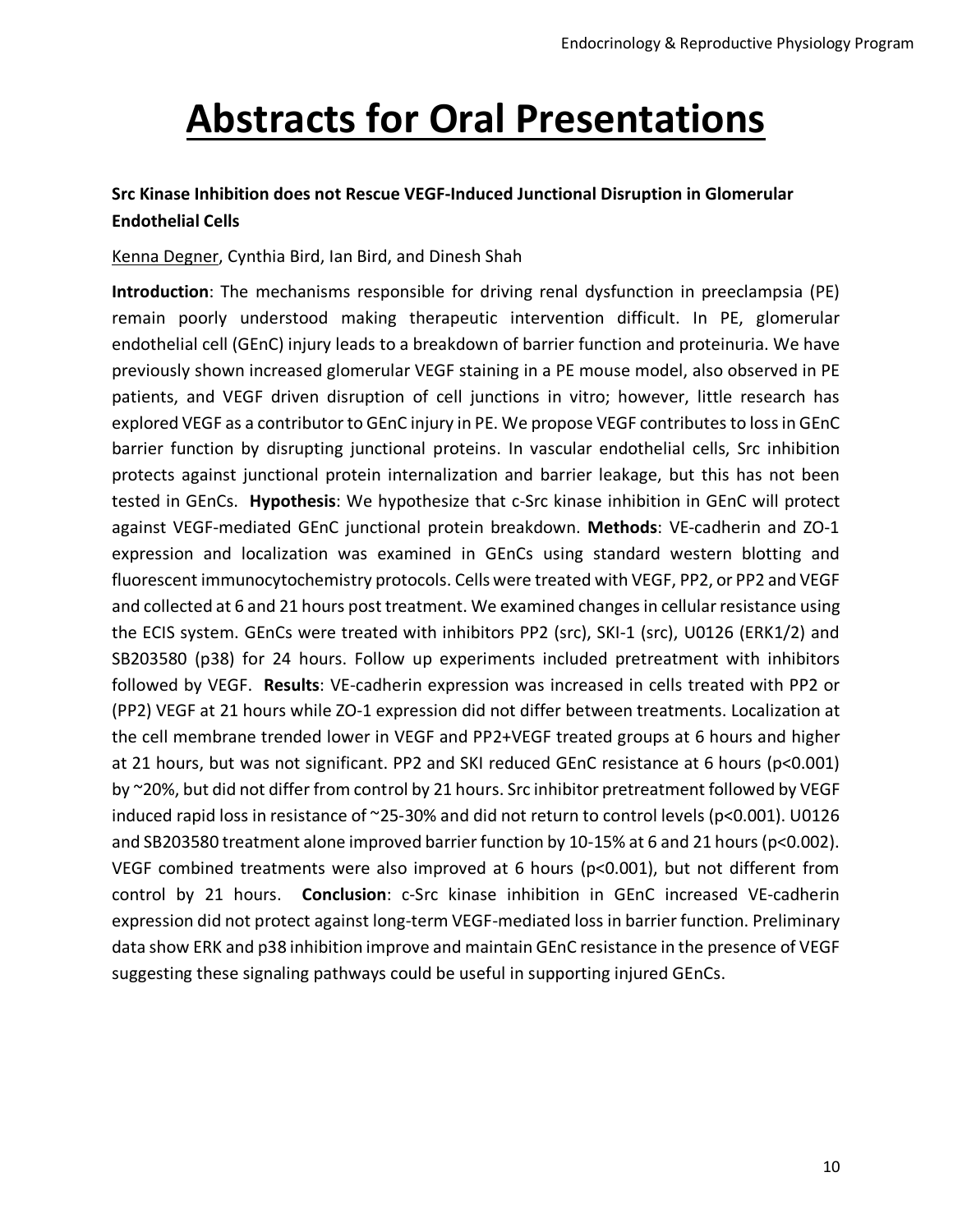#### **Female Sexual Receptivity Depends upon Extra-Ovarian Estradiol Synthesis in Marmoset Monkeys**

#### Marrisa Kraynak, Alex Kuehlmann, Matthew Flowers, Jon Levine, and David Abbott

**Introduction**: Ovarian estradiol, E2, supports the expression of female mammalian sexual behavior. In rodents, ovariectomy (OVX) abolishes female sexual behavior. In nonhuman primates, however, OVX decreases, but does not abolish female sexual behavior, serving as an example of behavioral emancipation from ovarian E2. **Hypothesis**: We hypothesize that extraovarian E2 provides key physiological support for female sexual behavior in primates. **Methods**: We employed the use of an aromatase inhibitor, letrozole, to completely eliminate E2 biosynthesis in a nonhuman primate model. Ten adult female marmosets were OVX and assigned to receive: subcutaneous E2 containing silastic capsules (E2; n=4), daily oral treatments of either vehicle (VEH, 1ml/kg, n=3) or letrozole (LET, 1 mg/kg, n=3) for the entire study. Five months following treatment onset, females were separated from their male partners and singly-housed for 30 days before commencing 30-minute testing 3x/week for two weeks while singly housed. Intra- and inter-rater reliability was >80%. **Results**: E2-treated females displayed more sexual acceptance (p=0.004) and receptive head turns (p=0.01) than VEH or LET females. LET females exhibited the least receptive behaviors (p=0.002), while escalating rejections towards males (p=0.003), including aggressive hitting (p=0.002) not observed in VEH or E2-treated females. **Conclusion**: Our findings provide the first evidence for extra-ovarian E2, possibly neuroE2, support of female sexual receptivity in a female primate. These findings also suggest the necessity of both ovarian and extra-ovarian E2 in facilitating full expression of receptivity in the female marmoset. Such primate emancipation from complete dependence on ovarian E2 may enable opportunistic female sexual engagement in complex social environments.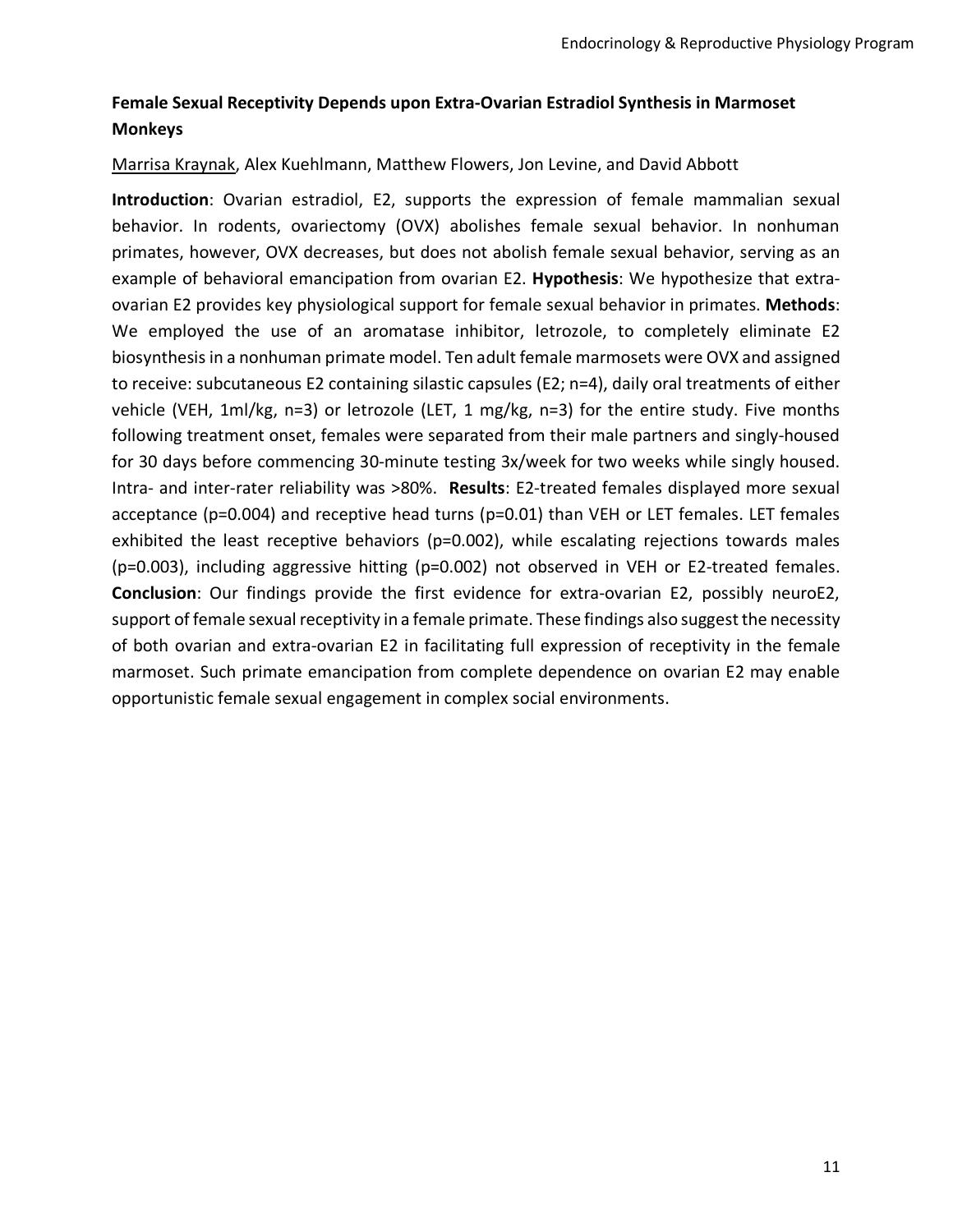#### **Administration of a TPH1 Inhibitor during Pregnancy and Lactation Preserves Maternal Bone Mass Post-Weaning**

Samantha Weaver, Hannah Fricke, Cynthia Xie, Julia Charles, Robert Aiello, and Laura Hernandez

**Background**: Women mobilize six to ten percent of their maternal skeleton during lactation to provide calcium for milk. The longstanding paradigm is that maternal bone lost while breastfeeding is fully recovered post-weaning. However, recent evidence suggests that women who breastfeed for an extended duration might have irreversible damage to the skeleton. The monoamine serotonin coordinates breast-to-bone signals that regulate bone turnover during lactation. As such, repression of serotonin signaling may improve peripartum maternal bone health. **Hypothesis**: Feeding a small molecule inhibitor for the rate-limiting enzyme in serotonin synthesis (TPH1) during pregnancy and lactation will preserve post-weaning maternal bone mass compared to control mice on a breeder diet. **Methods**: Female C57BL/6 mice were fed a breeder diet (Control; n=16) or a small molecule inhibitor of TPH1 (LP778902; n=15) from day 0 of pregnancy to day 21 of lactation, when pups were weaned. All dams were then placed on the breeder diet and aged to either three months (n=8 control, n=7 LP778902) or nine months (n=8) post-weaning. Blood was collected on days 1 and 21 of lactation. At either three or nine months post-weaning, mice were euthanized and one femur was harvested for microCT analysis. **Results**: Dams fed LP778902 had reduced serum serotonin (P<0.001) but lactated normally. LP778902 dams had a smaller reduction in maternal trabecular bone volume / tissue volume from three to nine months post-weaning compared to control dams (P=0.03). At nine months postweaning, LP778902 dams tended to have less spaced trabeculae than control dams (P=0.06) and LP778902 dams had thicker trabeculae at nine compared to three months post-weaning (P=0.008), while this pattern was not evident in control dams. Control dams had more porous and thinner cortical bone from three to nine months post-weaning, but LP778902 dams did not. **Conclusion**: Dams fed the small-molecule TPH1 inhibitor LP778902 were able to lactate normally and support their pups but had improved maternal trabecular and cortical parameters postweaning. These data suggest that manipulation of the serotonergic axis during pregnancy and lactation may improve post-weaning maternal bone mass and be a useful therapeutic tool for women at risk of irreversible lactational bone loss.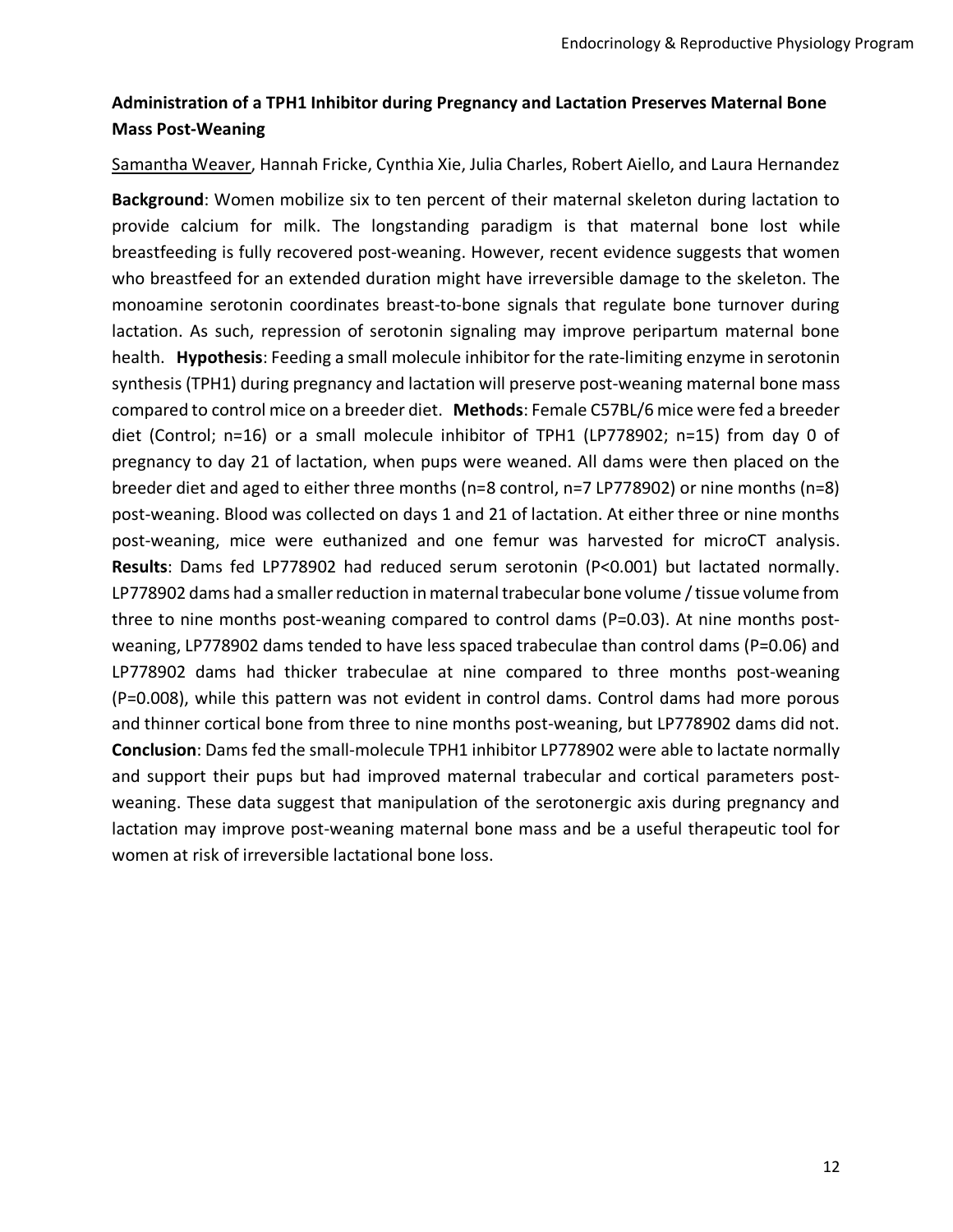#### **Polarized Expression of Kir7.1 channels in a 3-D organoid culture model**

Katie Beverley, Pawan Shahi, and Bikash Pattnaik

**Background**: Leber Congenital Amaurosis (LCA) is an autosomal recessive genetic condition of the retina that leads to blindness in infants and young children. Previous data indicate that mutations in Kir7.1, an inwardly rectifying potassium channel, located in the retinal pigmented epithelium apical membrane contributes to a LCA blindness subtype. The specific localization of the Kir7.1 in the polarized RPE cell is critical as it contributes to retina function. Using standard cell culture models it is impossible to reproduce Kir7.1 distribution, molecular interaction and hence function. Culturing cells in 3D-organoids will likely provide an appropriate in vitro system to study Kir7.1 disease mechanism and develop therapeutics. **Hypothesis**: We hypothesize that Kir7.1 protein will have a polarized distribution in differentiated Mardin Darby Canine Kidney (MDCK) 3D Cell Culture Model that allows us to study channel biology. **Methods**: We have optimized a 3D cell culture model of MDCK cells. About 3x104 cells/ml were grown in a collagen cocktail (24 mM glutamine, 2.8 mM NaHCO3, 1X MEM alpha, 20 mM HEPES, 2 mg/ml Collagen I) for 5 days in a compartmentalized chamber coverslip. On Day 5 or when organoids were noticed, we transduced with Kir7.1 GFP through lentiviral particles (viral titer 3.54x109). Approximately one week after transduction, we stained the organoids with Hoescht and WGA-Alexa 594 for nucleus and membrane staining respectively. Using Nikon C2-confocal microscope, z-stack images were acquired and subjected to off-line analysis. **Results**: After 5 days in culture, we began to observe well developed spherical organization of MDCK cell monolayer. A single layer of Hoescht positive cells could be visualized. Kir7.1 expression was mostly detected by GFP positive signal in the membrane lining the inner surface of the sphere. WGA-Alexa 594, however, lined the outer membrane of the organoids. **Conclusion**: The development of the MDCK 3D cell culture model allows for the study of polarized epithelium. Kir7.1 localization to the inner membrane of the organoid confirms that the basolateral membrane localization in MDCK cells corresponds with apical distribution in the RPE cells. The experimental set up is thus robust and time efficient to study Kir7.1 channel biology in its most natural setting.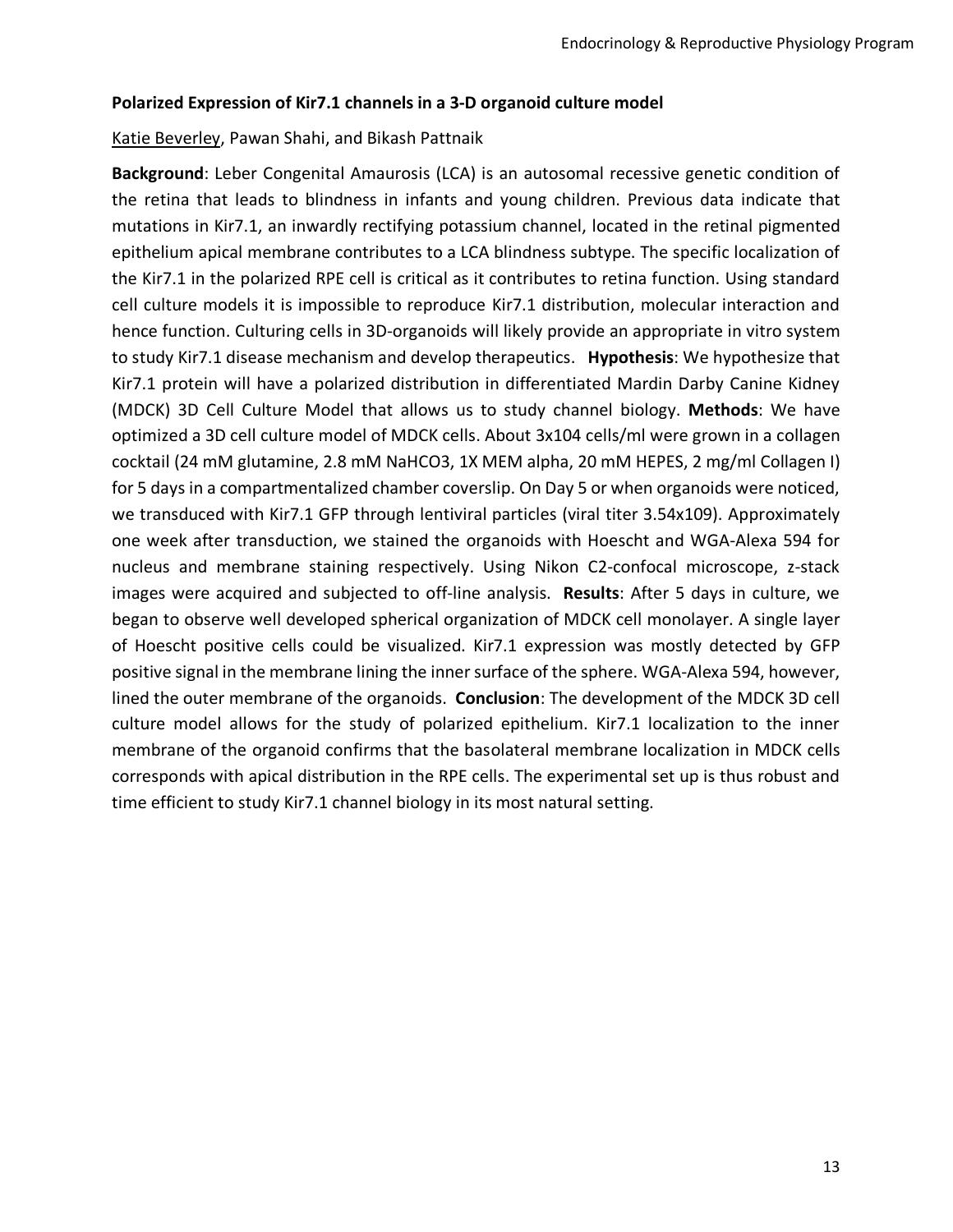#### **Biochemical Characterization of Remodeled Collagen from the Ovarian Tumor Microenvironment**

#### Kristal Gant, Lingjun Li, Paul Campagnola, and Manish Patankar

**Background**: Ovarian cancer is the most lethal of the gynecological cancers and is the fifth leading cause of cancer deaths in women. Despite extensive research, there is still a gap in knowledge of the biology of ovarian cancer, and as a result, there are currently no diagnostic tests for early detection or for effective treatment. Previous data has shown a significant difference in collagen fibril orientation in the ovarian tumor microenvironment as compared to normal ovarian and peritoneal tissues. **Hypothesis**: The rearrangement in collagen fibrils benefits the progression of ovarian tumors. Elucidating the biochemical and biological significance of collagen remodeling in ovarian cancer can be useful in the development of novel diagnostic tests for early detection. **Methods**: Normal, and Serous Tubal Intraepithelial Carcinomas (STIC), and High Grade Serous Ovarian Cancer (HGSOC) were analyzed by Second Harmonic Generation (SHG) for differences in and reorganization of collagen fibrils. The HGSOC tumor microenvironment (TME) was recapitulated by establishing an in vitro 3-D culture model. Ovarian cancer spheroids were injected into polymerized collagen and imaged on a time course of 1, 24, 48, and 72 hours to visualize potential spheroid induced changes in collagen. The activity of the collagen modifying enzyme, lysyl oxidase (LOX), was manipulated in cancer cells to define its effects on collagen. To develop an animal model of collagen rearrangement, mouse reproductive tissues were analyzed for collagen isoforms and ECM-related protein expression by mass spectrometry. **Results**: Imaging studies showed an incremental change in collagen fibrils as normal tissues transition to HGSOC. The forward/backward ratios of normal, STIC, and HGSOC samples were 2-2.5, 1.8-2, and 1.5, respectively. Other studies are ongoing. **Conclusion**: Collectively, these efforts will help us identify individual components of the collagen fibril and the posttranslational modifications responsible for remodeling collagen. This work serves as a foundation for early detection and diagnosis of ovarian cancer.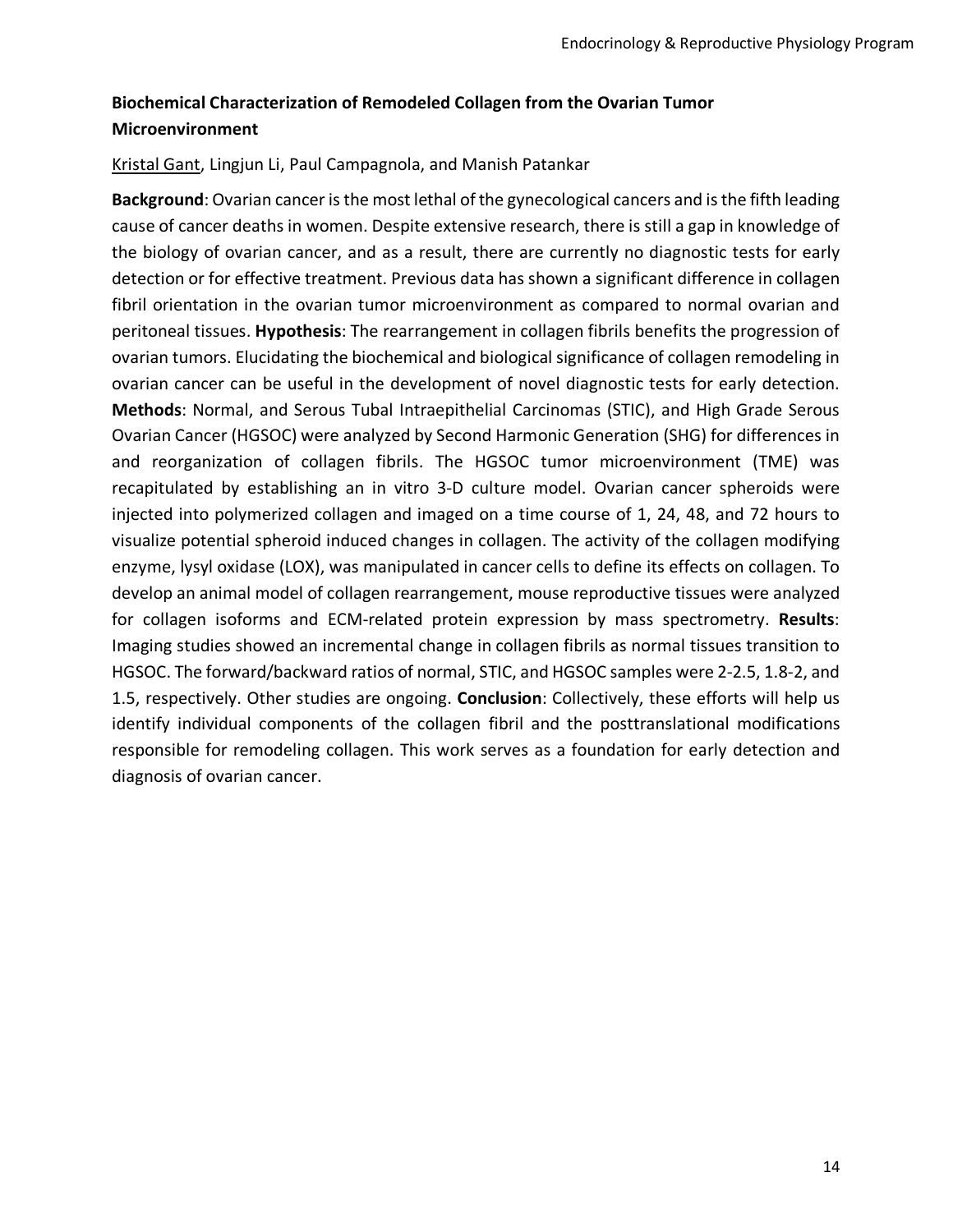#### **Distinct Mechanisms Maintain the CL During Early vs Later Pregnancy as Highlighted by Profiles of Prostaglandin F2 Alpha Metabolite (PGFM) in Dairy Cattle During the First and Second Months of Pregnancy**

Megan Mezera, Caleb Hamm, Caio Gamarra, Rodrigo Gennari, Victor Gomez-León, Rafael Reis Domingues, Alexandre Prata, Mateus Zucato Toledo, and Milo Wiltbank

**Background**: Pulsatile PGF2 alpha (PGF) release is critical to corpus luteum (CL) regression, but pregnancy requires CL maintenance. It is believed low PGF concentration contributes to pregnancy maintenance in month one, though there is insufficient PGF characterization during consecutive days throughout pregnancy. **Hypothesis**: There will not be PGF2α pulses in pregnancy, while non-pregnant animals will display pulses. **Methods**: Jugular catheterization occurred day 17 of the estrous cycle or pregnancy or during the second month of pregnancy. Blood samples were taken every two hours for 52 hours in second month pregnant animals (group P2, n=8; Days 47-61), and for 74 hours on days 18-21 of pregnancy (group P1, n=5) and the estrous cycle (group NP, n=4; non-pregnant, CL regressed during sampling period). Serum was analyzed for PGFM concentration. No pregnancies were lost during the study. **Results**: Basal PGFM was low and similar (P=0.26) in P1 (10.7 $\pm$ 2.6 pg/mL) and NP (13.3 $\pm$ 2.1 pg/mL) animals, while P2 basal concentrations (34.0±5.3 pg/mL) were much greater (P<0.001) than all cows days 18-21. On days 18-21, NP had more (P<0.001) PGFM pulses per day leading to CL regression (1.43±0.11 pulses/day; 4/4 with pulses) than P1 (0.13±0.08 pulses/day in animals with pulses;  $2/5$  with pulses), and tended (P<0.10) to have more pulses than P2 (0.81 $\pm$ 0.19 pulses/day, 7/8 with pulses). P2 had more PGFM pulses than P1 (P<0.05), yet no P2 aborted. Peak concentration (largest pulse in cows with pulses) was greater (P<0.01) in NP (142.9 $\pm$ 21.9) than P1 (30.04 $\pm$ 3.3 pg/mL), and greater (P<0.05) than P2 (67.1±5.0). Peak amplitude (largest pulse in cows with pulses) was greater (P≤0.05) in NP (131.0±33.3 pg/ml) than P1 (24.09±2.6 pg/ml) and P2 (44.3 ± 4.0). Peak amplitude and concentration of PGFM were greater in P2 than in P1 (P<0.05, P<0.01). **Conclusion/Discussion**: CL maintenance during the first month of pregnancy is related to low PGF concentration and inhibition of PGF pulses. During the second month of pregnancy basal PGF is three times greater than the first month and there are distinct PGF pulses, yet the CL is maintained. This suggests there are different mechanisms involved in CL maintenance during later pregnancy.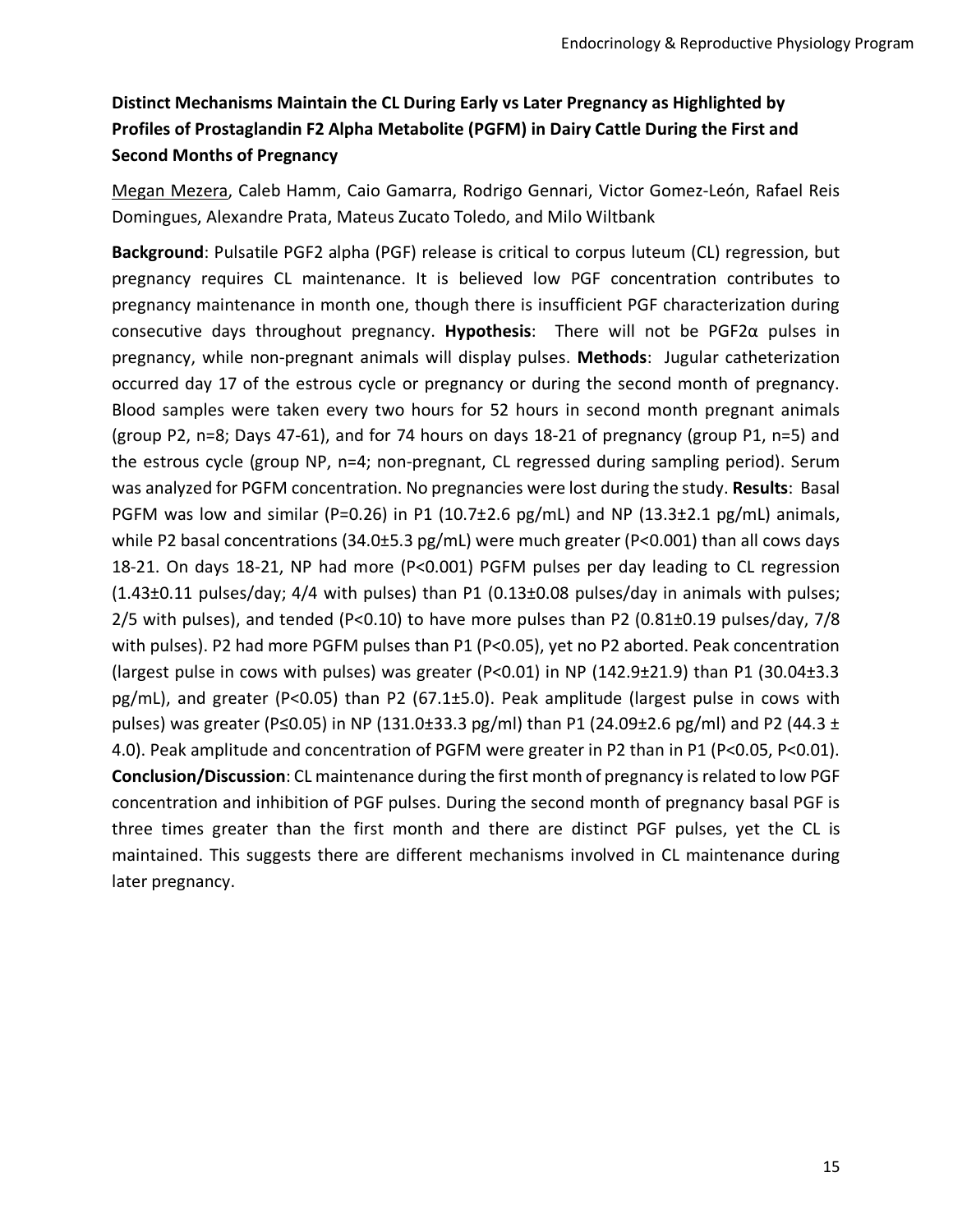### **Poster Abstracts**

(Presenters are listed in alphabetical order; A.# or B.# indicates poster session and number)

#### **(A.1) Antibody Conjugated Cardiac Glycosides as Potent Agents for Treatment of Ovarian Cancers**

Yousef Alharbi, Arvinder Kapur, Jim Prudent, David Marshall, Mildred Felder, Bikash Pattnaik, and Manish Patankar

Cardiac glycosides (CG) are potent inhibitors of Na+/K+-ATPases (NKA), inducing apoptosis through the inhibition of ion current. CG exhibit anti-cancer activities at low concentration. However, CG are toxic to normal tissues and therefore have a narrow therapeutic window. It is therefore important to selectively target CG to the tumor while not exceeding their plasma concentration beyond a safe dose. To achieve this goal, a modified and more potent CG, CEN09- 106 was conjugated through a stable chemical linker to antibodies targeted against cell surface proteins that form complexes with NKA. Due to this molecular design CEN09-106 is locally presented to the tumor and inhibits NKA activity. We refer to this family of antibody-CG complexes as Extracellular Drug Conjugates (EDC). Ovarian tumors overexpress FXYD5, a modulator of NKA activity. EDC1 was developed to target FXYD5 (dysadherin). Here, we demonstrate the ability of EDC1 to target ovarian tumors and confirm its mechanism of action. First, we compared the activity of Oubain, CEN09-106 and EDC1 in cell viability assays. While the potency of oubain was approximately 1-10 mM, CEN09-106 and EDC1 both had IC50 between 1- 5nM when tested against OVCAR-5, OV2008 and SKOV3 cells. Expression of FXYD5 in these cell lines was confirmed by flow cytometry. The inhibition of cell viability was attributed to apoptosis induced by CEN09-106 and EDC1 as measured by increase in cleaved caspase3 and annexin V binding and decrease in Bcl-2 expression. CEN09-106 and EDC1 also inhibited viability of the cisplatin-resistant C13 (IC50 ~2.5 nM) cells. Electrophysiology of cancer cells showed an immediate (within 1-2 min) decrease in ion current in SKOV-3 and OV2008 cells. The use of inhibitors of majority of the cell surface ion transporters allowed us to specifically measure NKA activity in the patch clamped cells. The range of ion current detected in SKOV3 and OV2008 prior to treatment with CEN09-106 and EDC1 was 500-1000 pA. Upon treatment with CEN09-106 and EDC1 (2.5 nM, each) the current in these two cell lines decreased to 200-400 pA, a 60-75% decrease. In vivo studies in xenograft mouse models are currently underway to test the ability of EDC1 in inhibiting ovarian tumor growth. In on-going work, we are screening additional platinum sensitive and resistant ovarian cancer lines for their responses to EDC1. These basic and translational studies will serve as the foundation to demonstrate the clinical value of EDC1 in the treatment of patients with ovarian tumors.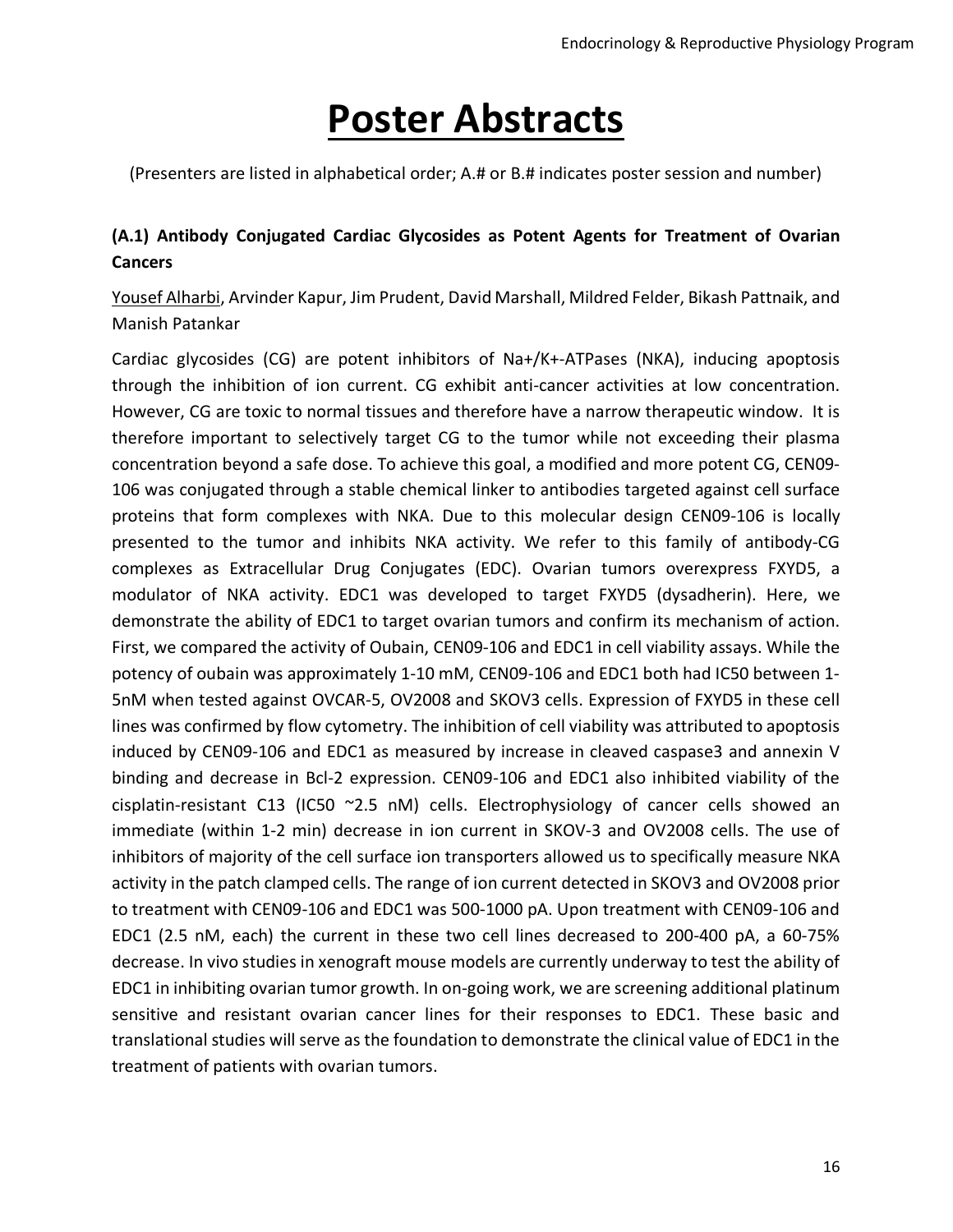#### **(B.10) Plumbagin-Mediated Inhibition of Oxidative Phosphorylation is Associated with Decreased Activity of Na+/K+-ATPAse**

#### Yousef Alharbi, Arvinder Kapur, Mildred Felder, Bikash Pattnaik, and Manish Patankar

Plumbagin, a natural compound found in the roots of plumbago plants, exhibits potent anticancer activity. Here, we investigate if plumbagin can also be used to treat canine sarcomas and melanomas. The goal of these studies is two-fold: (a) develop a novel paradigm for the treatment of canine cancer and (b) use the data from the dog model to support the use of plumbagin and its analogs for the treatment of human cancers. To investigate the anti-cancer effect of plumbagin, we analyzed cell viability of the canine cancer cell lines, Denny, Payton, 17CM, Eva, and CTAC. Plumbagin effectively inhibits the proliferation of canine cancer cells with IC50 of 5 mM. We next demonstrated that plumbagin induced apoptosis as determined by increase in cleaved caspase 3 and a decrease in the expression of the anti-apoptotic protein Bcl-2. Plumbagin activity was inhibited by the anti-oxidant N-acetylcysteine (NAC) indicating that similar to human cancer, this drug was also triggering oxidative stress in canine cancer cells. Increased ROS in plumbagin-treated cells resulted in increase in the level of the master oxidative stress regulating transcription factor, Nrf-2 and the Nrf-2 regulated genes such as SOD-1. Increase in the expression of anti-oxidative enzymes is likely a resistance mechanism to reduce the oxidative stress and attenuate the activity of plumbagin. We have determined that plumbagin increases intracellular oxygen radicals by inhibiting oxidative phosphorylation (OXPHOS). Inhibition of OXPHOS by plumbagin results in a significant decrease in cellular ATP. The oxygen radicals also damage proteins and other biomolecules. We therefore predicted that the oxidative damage could negative affect cellular processes that are dependent on ATP. To obtain proof for this prediction, we tested the effect of plumbagin on sodium-potassium transport occurring via Na+/K+-ATPase (NKA). Whole cell patch clamping demonstrated that plumbagin (10 mM) significantly inhibited the inward and outward current through NAK. The inhibition of NAK activity by plumbagin was not immediate but instead occurred after approximately 20 mins of incubation with the drug. This delayed action suggests that exhaustion of the intracellular ATP pool synthesis and oxidative damage following plumbagin treatment are rate limiting processes that have to occur before sodium-potassium transport can be affected. We are currently testing if the NaK inhibition by plumbagin can be reversed if the oxidative stress is attenuated by pretreatment of the cells with the oxygen radical scavenger, N-acetylcysteine. The results for our studies point to a heretofore unexplored mechanism of action that contributes to the cytotoxic activity of plumbagin. These studies are important as we explore the use of plumbagin and related molecules as chemotherapeutic agents for the treatment of ovarian cancer.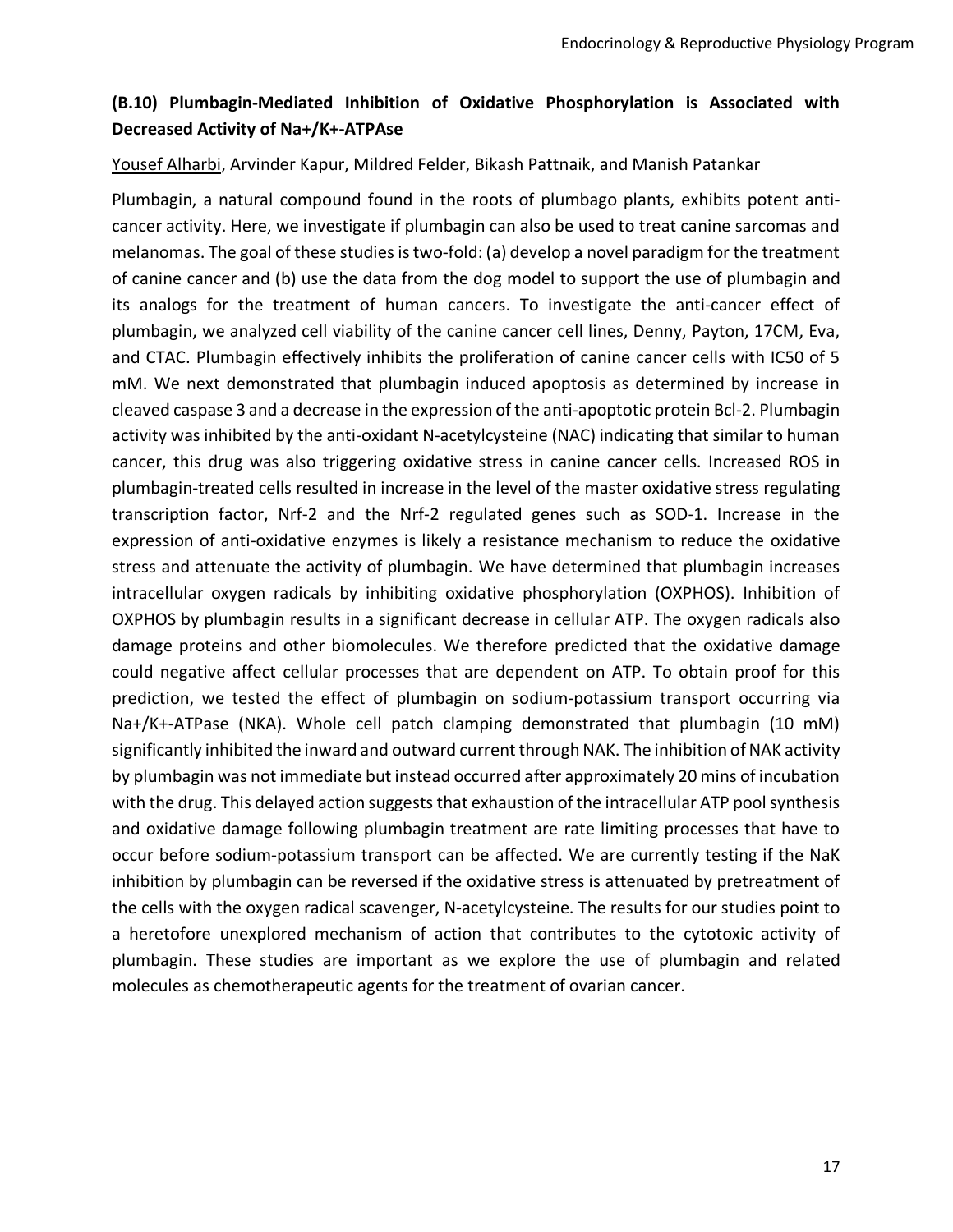#### **(A.5) Decreased Consumption of Specific Macronutrients Promotes Improved Metabolic Health Span**

Nicole Cummings, Elizabeth Konon, Alexis Mitchell, Colin Boyle, Megan Finke, Sareyah Ahmed, Abigail Radcliff, Allison Brodbeck, Jessica Wu, Dawn Sherman, Elizabeth Williams, Macy Barnes, Timothy Hacker, and Dudley Lamming

**Introduction**: Calorie restriction (CR), or reducing calorie intake without malnutrition, is the most robust dietary intervention known to extend lifespan in model organisms ranging from yeast to complex mammals. CR restricts the intake of all macronutrients (protein, carbohydrate, and fat), but until recently the macronutrient driving these benefits has been unclear. Scientists have discovered that reducing only protein can similarly increase lifespan and improve metabolic health as a CR diet. Research has since moved to investigate the amino acid(s) most beneficial in a low protein diet. Our lab has recently determined that reducing the branched-chain amino acids (BCAAs; leucine, isoleucine, valine) in the diet improves metabolic health and glycemic control in young, wild type mice. We have since expanded our studies to show that a diet low in BCAAs but otherwise high in fat, sugar, and cholesterol can improve the phenotype of a dietinduced obese mouse. Since this discovery, we have sought to apply our Low BCAA diet to aging and age-related disease. **Hypothesis**: We hypothesized that a diet restricted in BCAAs would slow or improve the aging process in wild type as well as progeroid mice. **Methods**: Aged wild type or young progeroid mice were placed on a Low BCAA or Control diet for the remainder of their lifespan, and markers of metabolic health and frailty were measured both during life and post-mortem. **Results**: Here we find that a Low BCAA diet extends the lifespan of some progeroid mice, while improving overall metabolic health, some aspects of cardiac function, and frailty of progeroid and wild type mice. **Conclusion**: Our results suggest that a reduction in dietary BCAAs promotes metabolic health and longevity, and may represent a highly translatable option to treat age-related disease. Further research will examine the mechanisms behind BCAA restriction on beneficial metabolic health and sustained healthy longevity.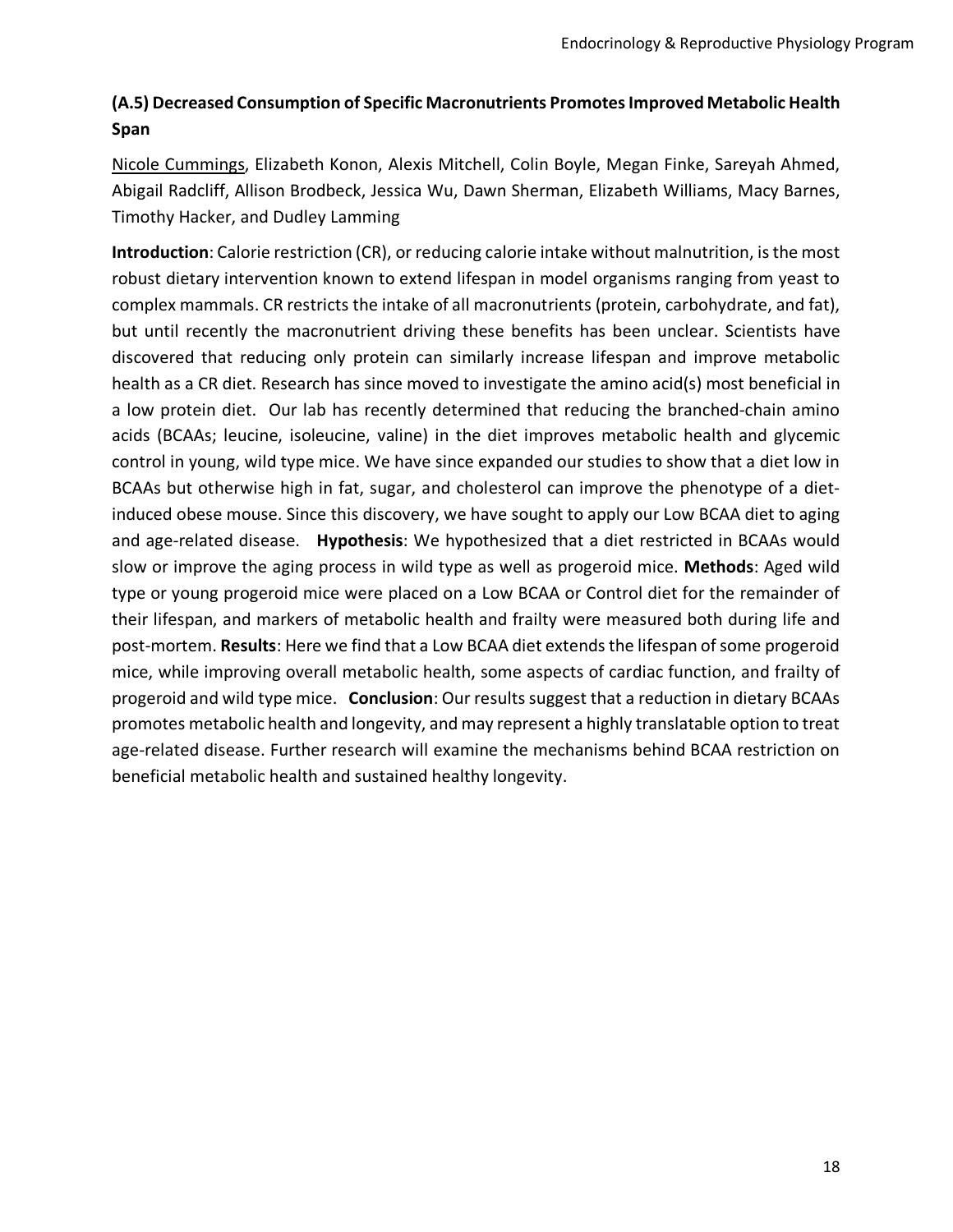#### **(A.7) Bone Remodeling Gene Expression is Dynamic Across Lactation in Response to Fluoxetine**

#### Hannah Fricke, Samantha Weaver, Laura Hernandez

**Introduction**: Selective serotonin reuptake inhibitors (SSRI) are the most common class of antidepressants to be prescribed during pregnancy and lactation. SSRI promote bone breakdown and lactation is also characterized by increased bone resorption to mobilize calcium during lactation. Serotonin action on the mammary gland induces hormonal cascades responsible for bone resorption during lactation by secreting parathyroid hormone-related protein (PTHrP). **Hypothesis**: We hypothesize that expression of calcium axis genes in the mammary gland and femur will be dynamic across the duration of lactation, especially with the addition of fluoxetine. **Methods**: Female C57B6/J mice were randomized to receive the SSRI fluoxetine hydrochloride (20 mg/kg) or saline daily beginning on d1 of pregnancy through either d10 or d21 of lactation. Dams were either sacrificed on d10 or d21 of lactation, which represent the peak and end of lactation respectively, creating the following treatments: saline/peak lactation (SP; n=8), saline/end of lactation (SE; n=3), fluoxetine/peak lactation (FP; n=8), and fluoxetine/end of lactation (FE; n=4). Mammary glands and femurs were collected and evaluated for gene expression. **Results**: PTHrP expression was greatest in FP mammary glands compared to all other groups (P=0.003). Bone tissue was analyzed for gene expression of macrophage colonystimulating factor (M-CSF) and tartrate resistant acid phosphatase (TRAP), which are involved in bone breakdown, as well as bone gamma-carboxyglutamate protein (Bglap), which represents osteoblastic bone building activity. On d10 of lactation, M-CSF (p=0.974), Bglap (p=0.969) or TRAP (p=0.951) did not differ between saline and fluoxetine treatments. On d21 of lactation, FE dams had greater Bglap (P<0.0001) and TRAP (p=0.0005) expression than SE dams, but there were no changes in M-CSF (p=0.641). Expression of M-CSF (p=0.008), but not of TRAP (p=0.995) or Bglap (p=0.986) was greater on d21 compared to d10 for the saline mice. In mice dosed with fluoxetine, expression of M-CSF (p=0.0002), TRAP (p<0.0001), and Bglap (p<0.0001) was greater on d21 compared to d10. **Conclusion**: We conclude that the expression of genes M-CSF, Bglap, and TRAP, all of which play a role in bone homeostasis and remodeling, respond dynamically to fluoxetine treatment across lactation, potentially due to the action of mammary-derived PTHrP.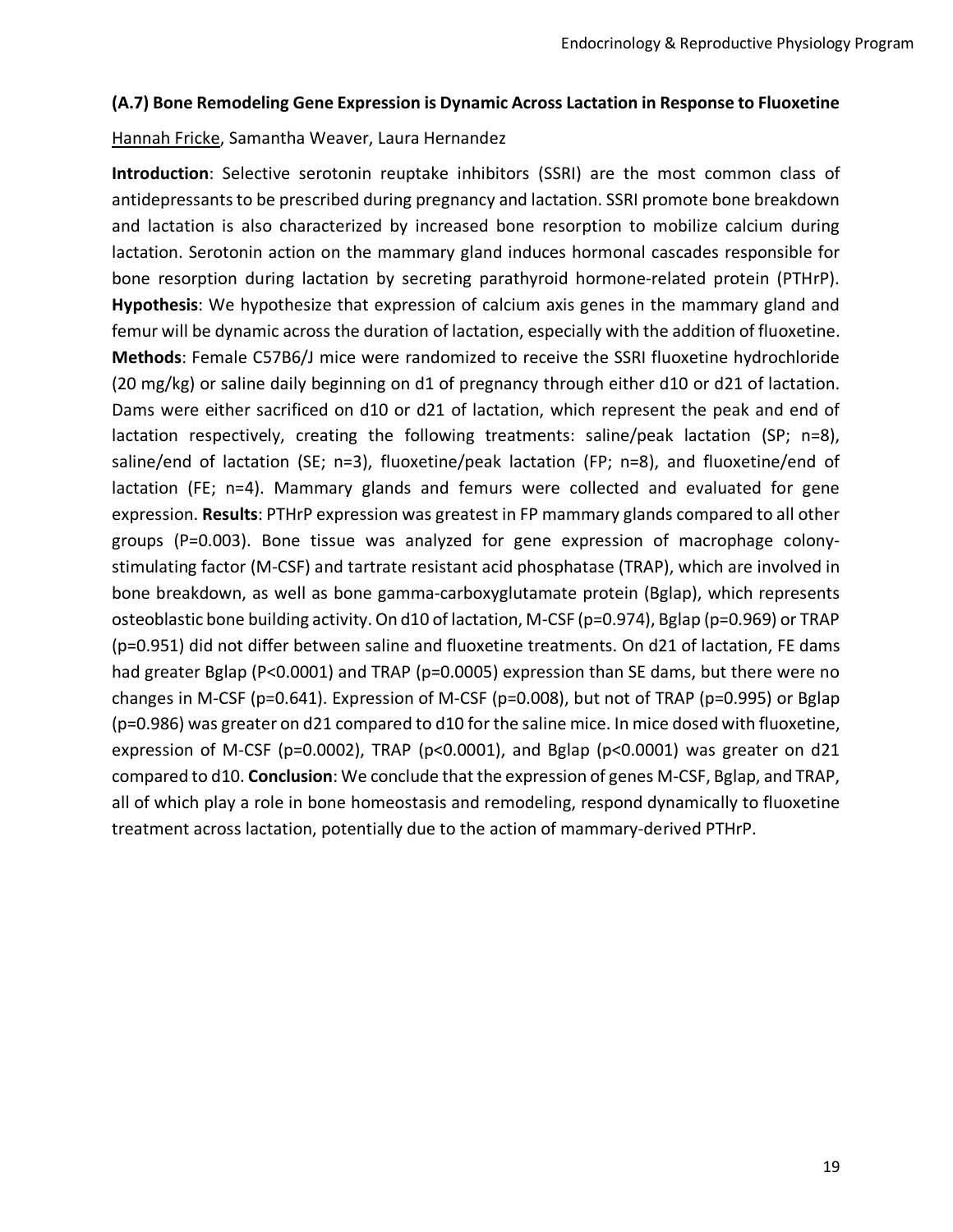#### **(A.9) Developing a Streamlined Protocol for Purification of the Mucin, MUC16, from Peritoneal Fluid**

#### Roberta Fritz-Klaus, Mildred Felder, Arvinder Kapur, Mark Etzel, and Manish Patankar

**Introduction**: MUC16 is a large mucin with an average molecular weight of 2-5 million Da and an average linear length between 1-2 microns. This large mucin is overexpressed by ovarian tumors and contains the biomarker, CA125, which is used to monitor progression of this disease. Previous studies by our group have demonstrated that MUC16 promotes ovarian tumor metastasis and allows the cancer cells to evade immune responses. MUC16 is therefore an excellent target for anti-cancer therapy and hence, extensive studies are needed to fully characterize this molecule. **Hypothesis**: To develop a thorough understanding of the role of MUC16 in promoting ovarian tumors, it is important to isolate this large molecule from patient materials so that this mucin can be evaluated in various biological assays. **Methods**: Peritoneal fluid samples were obtained from ovarian cancer patients. The fluid was filtered through 5 micron filters and the filtrate was concentrated using a 1000 kDa cut-off ultrafiltration membrane. Partial purification of MUC16 from the retentate was achieved over a Q-Sepharose ion exchange column. Size exclusion chromatography over a Sepharose CL-4B column was used as the last step in the purification process. MUC16 purity was assessed by determining total number of CA125 units (quantified using a clinical grade ELISA) per milligram of total protein (calculated using the BCA reagent). **Results**: Peritoneal fluid from three patients was used to develop the streamlined protocol for MUC16 isolation. Ultrafiltration resulted in ~5-10 fold concentration of the fluid with only a 0.1% loss of MUC16 in the permeate. Ion exchange chromatography showed that the majority of the contaminating proteins eluted in the flow through and 200 mM sodium chloride wash, whereas ~65-75% of MUC16 was recovered in the high salt wash (500 mM-4 M sodium chloride). MUC16 eluted in the excluded volume of the Sepharose CL-4B column and ~90% of the contaminating proteins were eluted in the retained fractions. The MUC16 fractions isolated from size exclusion column have a specific activity of >200,000 U CA125/mg of total protein. **Conclusions**: We have developed a three-step protocol for efficient purification of MUC16. This protocol can be conveniently used to isolate MUC16 on a large scale from peritoneal fluid obtained from ovarian cancer patients as well as other tumors. The access to purified MUC16 will benefit our research in learning the biological activities of this mucin in the progression of ovarian cancer.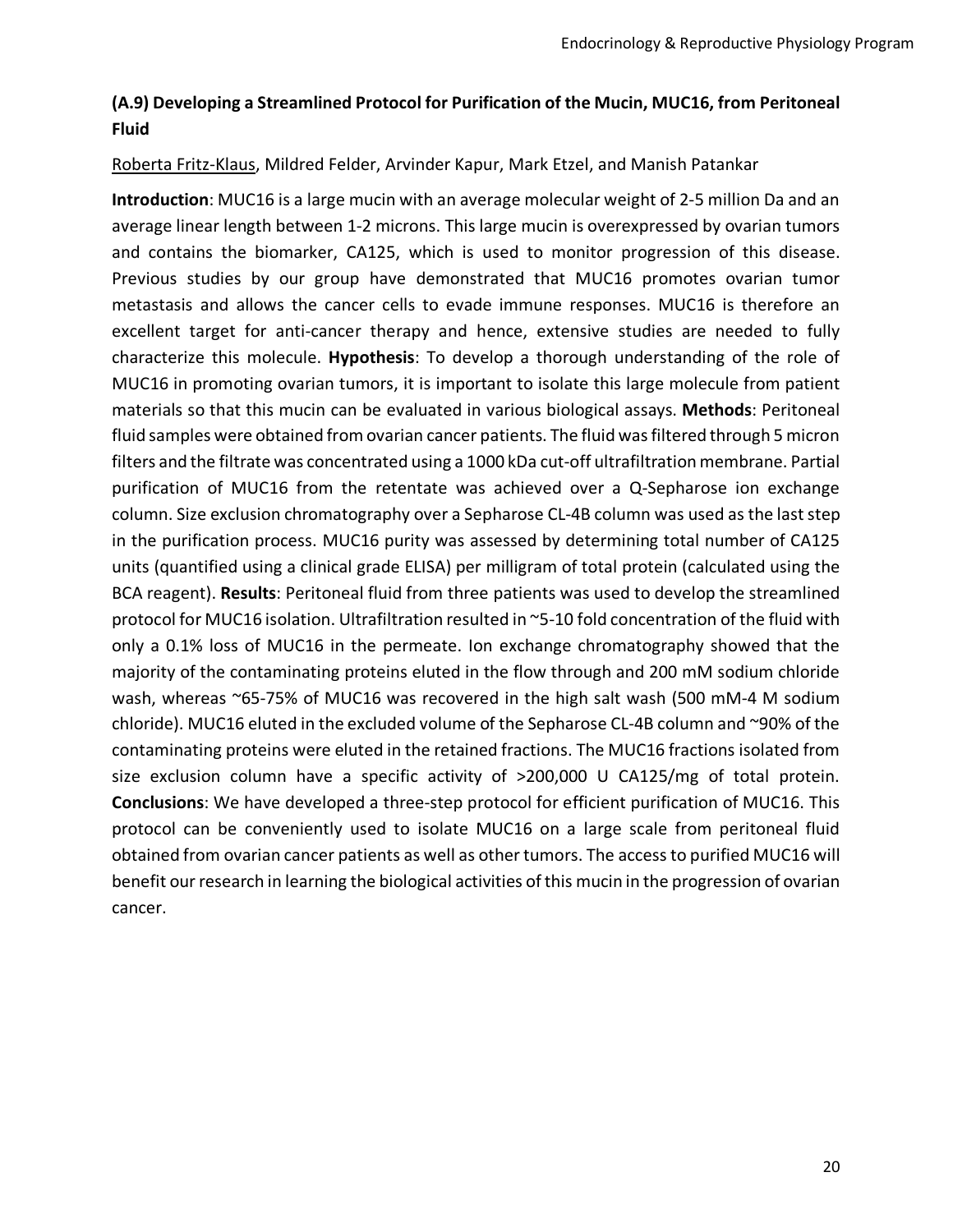#### **(A.13) Dynamic Expression Profiles of** *Irx3* **and** *Irx5* **during Germline Cyst Breakdown and Primordial Follicle Formation Promote Follicle Integrity and Female Fertility in Mice**

Anqi Fu, Sydney Oberholzer, Stefan Bagheri-Fam, Raphael Rastetter, Claire Holdreith, Valeria Caceres, Steven John, Sarah Shaw, Kathleen Krentz, Xiaoyun Zhang, Chi-chung Hui, Dagmar Wilhelm and Joan Jorgensen

**Introduction**: Mammalian females are endowed with a finite supply of oocytes at birth that determines their reproductive lifespan and quality. As an important measure of reproduction, fertility has been a concern in women's health, especially when the reported average age of mothers is rising (2016, CDC DB232). One cause of aging mothers' concern is ovarian follicle health, which is dependent on appropriate communications between the oocyte and its surrounding granulosa cells. During ovary development, individual oocytes are enclosed by a protective layer of granulosa cells to form primordial follicles that will grow, mature, and eventually release the oocyte for potential fertilization. Despite the knowledge that follicles are dysfunctional and will die without granulosa cell-oocyte interactions, the mechanisms by which these cells establish communication is unknown. We previously identified two members of the Iroquois homeobox transcription factor family, Irx3 and Irx5, within developing ovaries but not testes. Deletion of both factors (Irx3-Irx5EGFP/Irx3-Irx5EGFP, Irx3/5 DKO) in mice disrupted granulosa cell-oocyte contact during early follicle development leading to oocyte death. **Hypothesis**: We hypothesized that Irx3 and Irx5 are required to develop cell-cell communication networks to maintain follicle integrity and female fertility. **Methods and Results**: A series of Irx3 and Irx5 mutant mouse models were generated to assess roles for each factor. Female mice with a single functional Irx allele (Irx3floxIrx5EGFP/Irx3-Irx5EGFP) failed to release oocytes in response to external signals. While both Irx3 and Irx5 single mutant females were subfertile, their breeding outcomes and ovary histology indicated distinct causes. Careful analysis of Irx3- and Irx5-reporter mice linked the cause of this disparity to dynamic spatio-temporal changes in their expression patterns. Both factors marked the progenitor pre-granulosa cell population in fetal ovaries. At the critical phase of germline cyst breakdown and primordial follicle formation, however, Irx3 and Irx5 transitioned to oocyte- and granulosa cell-specific expression, respectively. Further investigation into the cause of follicle death in Irx3/5 DKO ovaries using immunofluorescence and transmission electron microscopy analysis uncovered specific defects in both granulosa cells and oocytes. Granulosa cell defects included poor contributions to basement membrane deposition and mis-localization of gap junction proteins (GJA1). Granulosa cells and oocytes both presented fewer cell projections resulting in compromised cell-cell communication. **Conclusion**: Altogether, we conclude: Irx3 and Irx5 first work together to define the pre-granulosa cell population of germline cysts; then, they transition to oocyte- and granulosa cell-specific expression patterns where they can synchronize activity of neighboring cells to build the foundation for follicle integrity during primordial follicle formation. This foundation is left as their legacy of the essential oocyte-granulosa cell communication network that ensures and ultimately optimizes the integrity of the ovarian reserve and therefore, the female reproductive lifespan.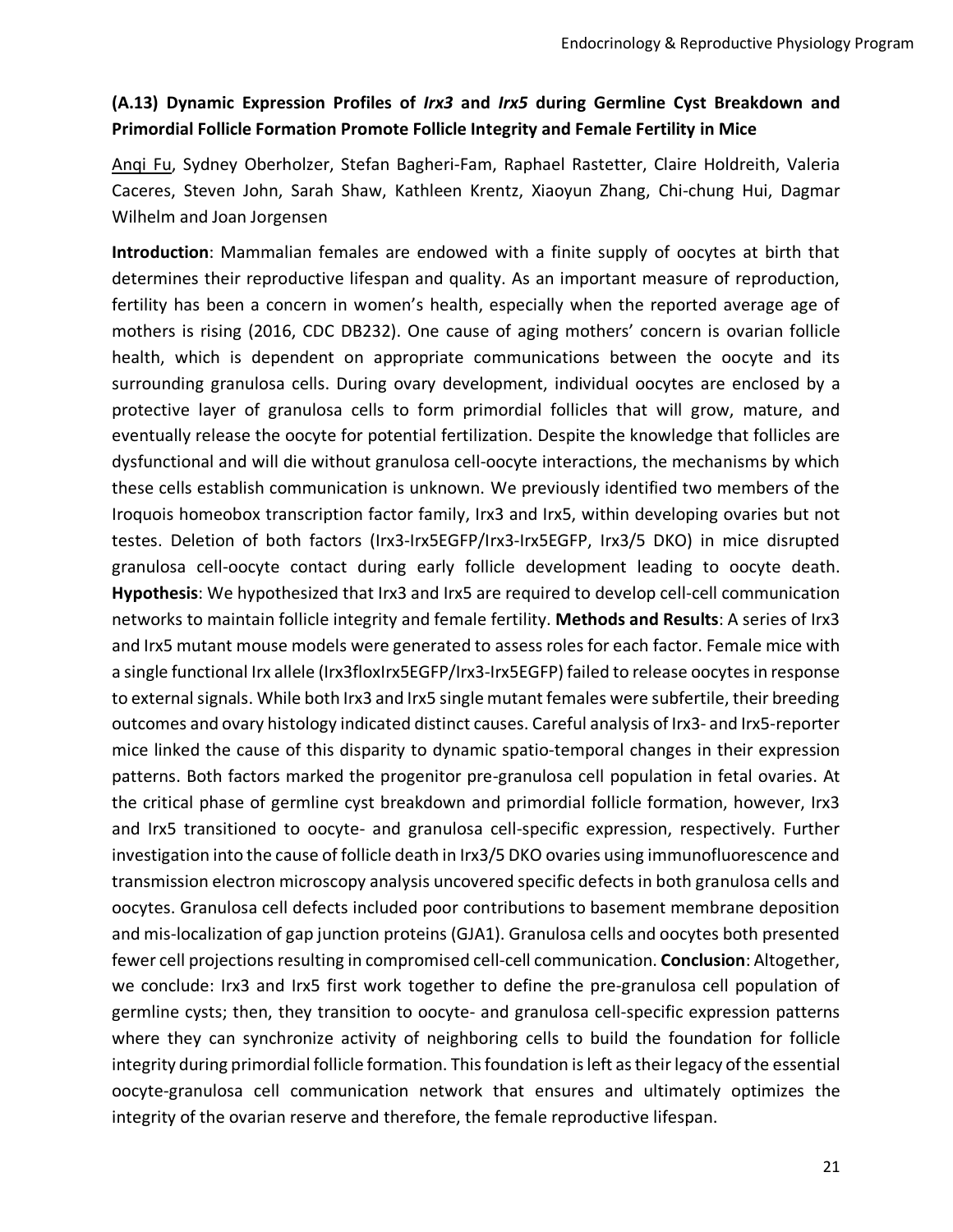#### **(B.14) The Effect of Gonadal Steroid Feedback on Kisspeptin and NKB Signaling to Hypothalamic NKB Neurons Across Puberty in Male Rhesus Monkeys**

#### James Garcia, Kim Keen, William Lundeen, Stephanie Seminara, and Ei Terasawa

An increase in GnRH release is essential for the onset of puberty and signaling by kisspeptin and neurokinin B (NKB) plays a critical role in the pubertal increase in GnRH release in rhesus monkeys. Previous microdialysis studies from our lab targeting the stalk-median eminence (S-ME), where GnRH, kisspeptin and NKB neuroterminal fibers are concentrated, have reported that in prepubertal and pubertal male monkeys 1) basal GnRH and kisspeptin levels are greater in pubertal males, 2) kisspeptin and NKB agonists stimulate GnRH release in both stages 3) NKB agonist stimulates kisspeptin release in both stages, and 4) interactions between kisspeptin and NKB signaling to GnRH neurons decrease and kisspeptin signaling to GnRH neurons increase in pubertal stage males. Therefore, to continue our investigation of developmental changes in kisspeptin and NKB signaling in male monkeys, in the present study, we conducted a series of experiments infusing agonists and antagonists of kisspeptin and NKB into while measuring NKB release in prepubertal monkeys and intact and agonadal pubertal male monkeys (prepubertal: 16.4  $\pm$  3.2 months of age, n=6; intact pubertal: 35.4  $\pm$  3.0 months of age, n=4; agonadal pubertal:  $39.8 \pm 3.2$  months of age, n=3). We investigated whether; 1) basal NKB release changes across puberty, 2) the effects of kisspeptin agonist, hKP10, on NKB release in the presence of vehicle or NKB antagonist, SB222200, change across puberty, 3) the effects of kisspeptin antagonist, P234, on NKB release change across puberty, and 4) the role of gonadal steroids in basal NKB levels and kisspeptin modulated NKB release in pubertal stage males. Using a microdialysis method, dialysates were continuously collected from the stalk-median eminence of the hypothalamus in 20-min fractions, while artificial CSF with or without kisspeptin agonist or antagonist and/or NKB antagonist were infused into the S-ME. NKB concentrations in dialysates were measured by EIA. Results are summarized as follows. 1) Basal NKB release increased with the progress of puberty and castration of pubertal stage animals agonadal NKB release; 2) hKP10 (0.1 and 1  $\mu$ M) stimulated similar NKB responses in prepubertal and pubertal males and the pubertal responses were gonad steroid dependent; 3) hKP10 stimulated NKB release in the presence of the NKB antagonist, SB222200 (1  $\mu$ M), in both stages, the pubertal response was gonad steroid dependent; and 5) infusion of the kisspeptin antagonist, peptide 234 (0.1  $\mu$ M), failed to significantly change NKB release in both stages. These results are interpreted to mean that in males 1) while the developmental increase in NKB release is parallel to those in GnRH and while the pubertal increase in kisspeptin signaling is very important for the pubertal increase in NKB release, the contribution of NKB signaling to the pubertal increase in GnRH release appears to be minimal and 2) if there is any NKB signaling to GnRH release, it is mediated through kisspeptin neurons. Interestingly, the results found in males are significantly different from those in females, as both kisspeptin and NKB signaling are involved in the pubertal increase in GnRH release and there are reciprocal pathways between kisspeptin signaling and NKB signaling to GnRH release in females. Whether the pubertal increase in androgens is involved in the kisspeptin and NKB signaling in males remains to be investigated.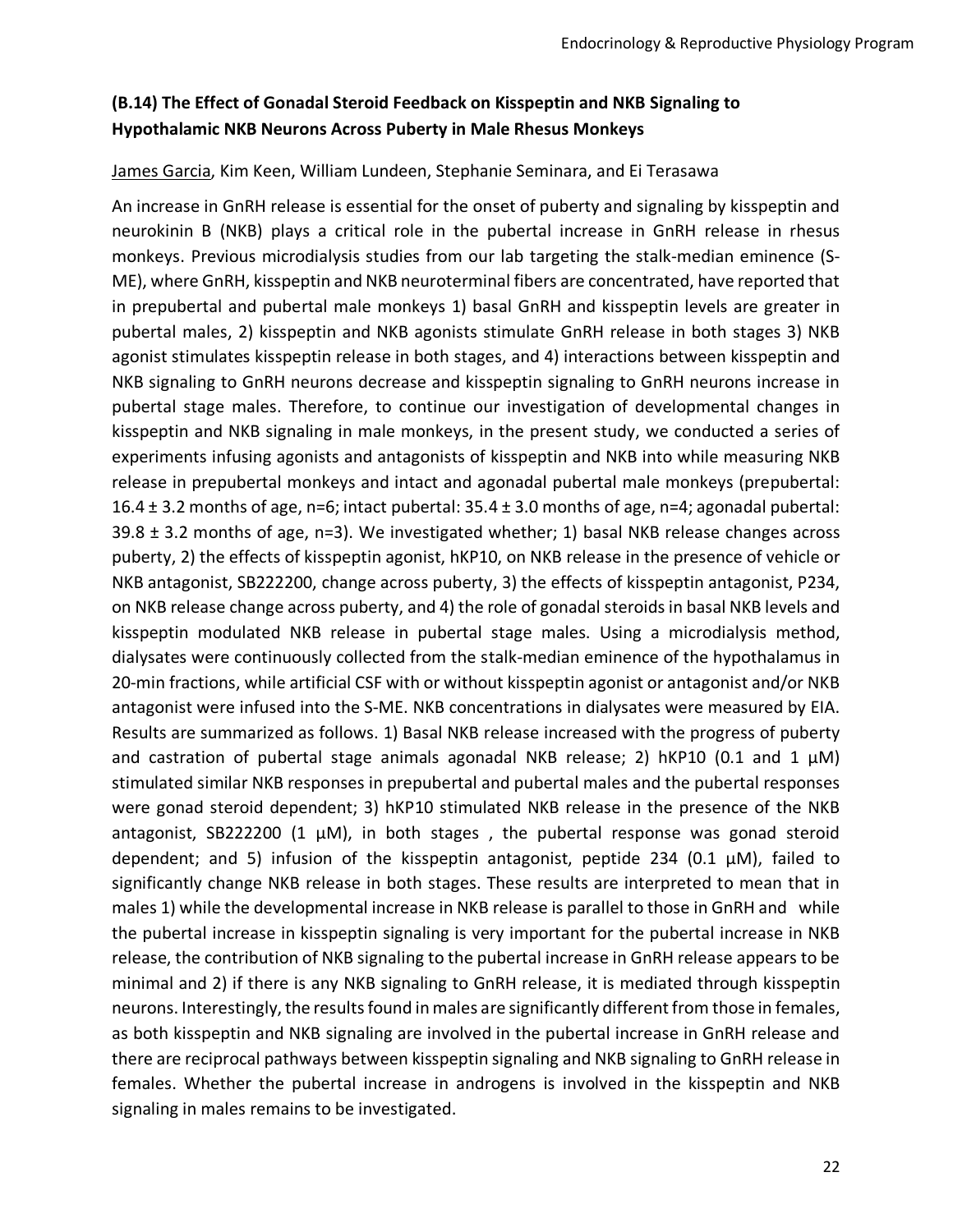#### **(B.6) Mechanism of Action (MOA) of Growth-Promoting Pheromone (GPP) in Yellow Perch (P. flavescens)**

#### Paul Hoppe, Terence Barry, and Lauren Penn

**Introduction**: Yellow perch (Perca flavescens) exposed to odors associated with walleye (Sander vitreus) predation grow up to twice as fast as non-exposed control fish. Predation has been shown to change the body conformation of prey fish but there are no reports that predators can increase the overall growth rate of an important aquaculture species. The source of the GPP, and the mechanism by which it acts to alter fish growth, is unknown. **Hypothesis**: I hypothesize that the source of the GPP is either the (1) skin of the prey, or (2) feces of the predator. I hypothesize that the GPP works via an olfactory-endocrine axis where the olfactory signal from the pheromone is transduced in the hypothalamus to stimulate the release of pituitary growth hormone (GH). GH, in turn, stimulates the liver to produce insulin-like growth factor (IGF-1), which acts on somatic tissues to promote growth. **Methods**: I am utilizing RNA-seq transcriptome profiling and RT-qPCR to analyze differences in expression of growth hormone releasing hormone (GHRH) and somatostatin-14 (SS) in the hypothalamus, GH, prolactin (PRL), and somatolactin (SL) in the pituitary, and IGF-1 and SS in the liver of predation exposed and predation naïve yellow perch. I am also measuring IGF-1 in the serum by RIA. I am using LC-MS/MS to characterize the pheromone. **Results**: The yellow perch exposed to water from walleyes fed yellow perch or fathead minnows grew 42% and 40% heavier than the control perch, respectively (P<0.01). There was no difference in weight gain between the controls and fish exposed to water of predators fed formulated diet. **Conclusion**: The data indicate that a chemical associated with walleye predation on yellow perch and fathead minnows markedly increases the growth rate of yellow perch.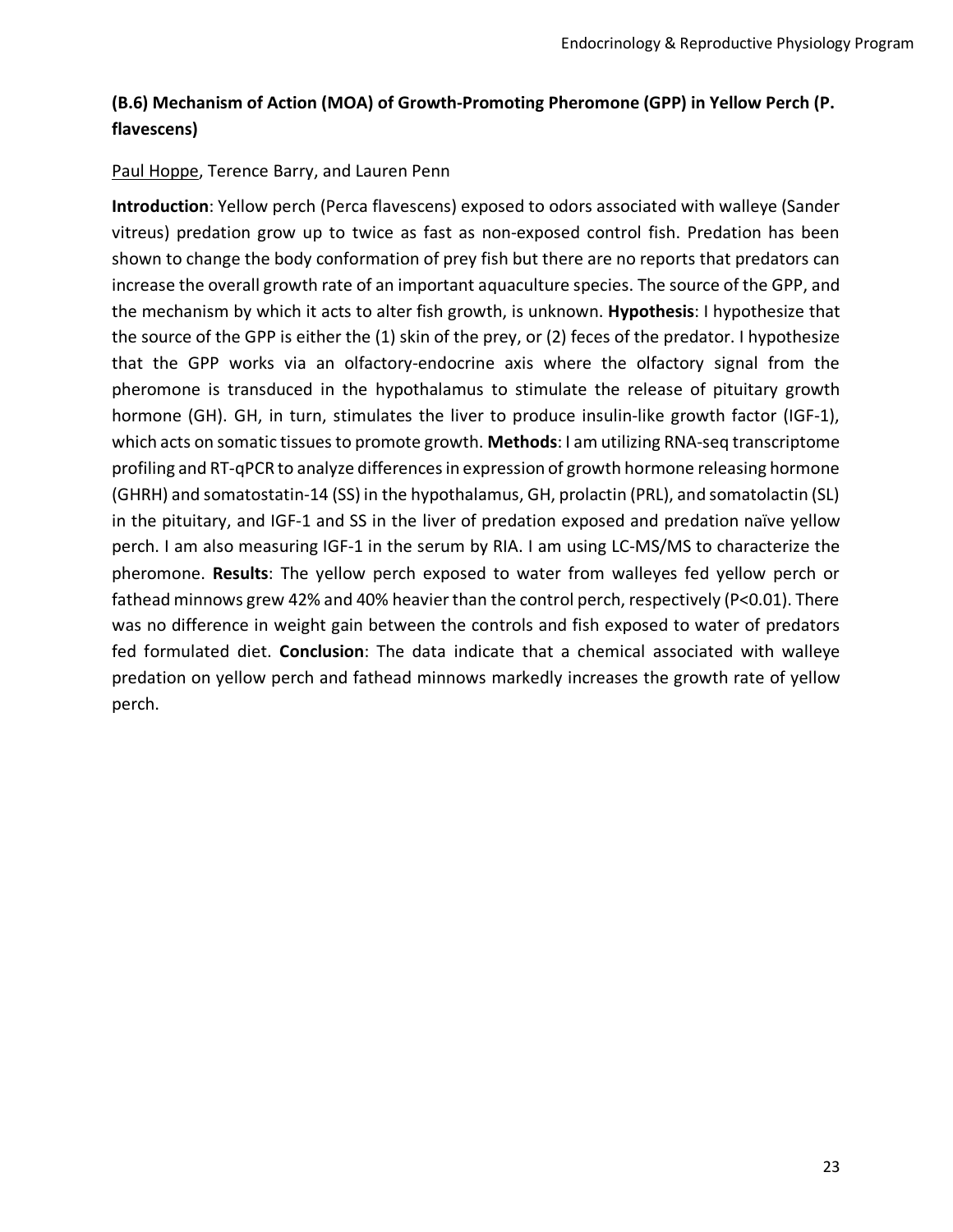#### **(A.11) CLA Isomers Offer Potential Therapeutic Benefits for Endothelial Dysfunction in Preeclampsia by Improving the Monolayer and Ca2+ Signaling in HUVECs**

#### Amanda Mauro, Ian Bird and Derek Boeldt

**Introduction**: Preeclampsia is a condition of hypertension with proteinuria or other signs of organ dysfunction during pregnancy. Endothelial dysfunction is a hallmark of preeclampsia, but there are currently no effective endothelial-targeted therapies. Conjugated linoleic acid (CLA) is naturally found in a variety of foods and is approved in certain formulations by the FDA for use in pregnancy. t10,c12 CLA is a known Src inhibitor while c9,t11 CLA is a known NF-ĸB inhibitor. Both pathways play a role in endothelial cell connectivity can directly or indirectly affect Ca2+ signaling, a crucial function of vascular endothelial cells as it is necessary for nitric oxide production. We have previously shown that acutely, t10,c12, but not c9,t11 CLA can reverse Srcmediated Ca2+ signaling inhibition in human umbilical vein endothelial cells (HUVEC). Here, we examine the long-term effects of CLA isomers on HUVEC monolayer integrity and Ca2+ signaling. **Hypothesis**: We hypothesize that both isomers will improve monolayer integrity and Ca2+ responses. **Methods**: HUVECs were plated on 96 well plates for ECIS (electric cell-substrate impedance sensing  $-$  cell growth and monolayer integrity) and Ca2+ signaling, and were administered c9,t11 CLA (10uM), t10,c12 CLA (10 uM), or complete media as a control every 6 hours for 42 hours. 24 hours after the last treatment was administered the ECIS assay was stopped and the second plate of cells was loaded with 5uM fluo-8 AM dye for Ca2+ measurement. For Ca2+, 100uM ATP was added after 5 baseline reads for a total of 30 minutes. Statistical analysis was by students t-test, or rank sum test. **Results**: For ECIS, CLA addition showed improvement in monolayer integrity in the 24hr to 36hr after cell seeding, when the cells are estimated to be  $\sim$ 60-90% confluent. c9,t11 significantly improved monolayer integrity (p <0.05 during the 24hr-36hr post-seeding window), while t10,c12 improved monolayer integrity at 24hr after seeding only (p<0.05). For the Ca2+ signaling assay CLA administration offered improvement at all points (t10,c12 p≤0.001, c9,t11 p<0.05). Overall t10,c12 offered greater improvement than c9,t11(p<0.05). **Conclusion**: The treatment of endothelial cells with CLA offers improvement in monolayer integrity as well as in Ca2+ signaling. Specifically the c9,t11 isomer preferentially improved the monolayer (likely via NF-KB inhibiton) while the t10,c12 isomer preferentially increased the capacity for Ca2+ signaling (likely via Src inhibition). Therefore CLA isomers could be useful therapeutics for the repair of leaky vessels by encouraging endothelial cells to develop a more functional monolayer (c9,t11) or improving Ca2+ signaling/vasodilator production capabilities (t10,c12).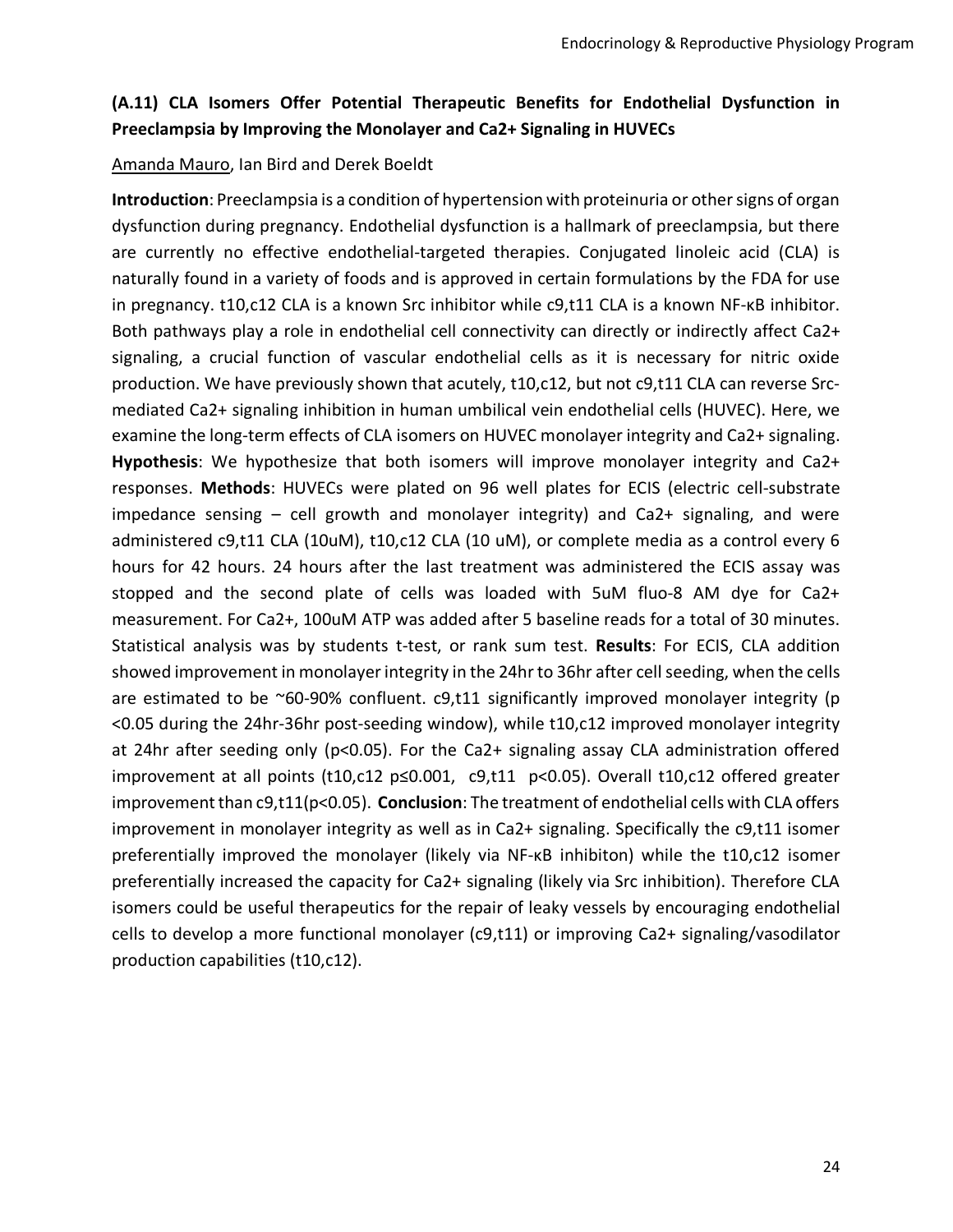#### **(A.3) Ferumoxytol Uptake by Macaque Macrophages: Feasibility of Imaging Inflammation by MRI**

Kai Ludwig\*, Sydney Nguyen\*, Jacob Macdonald, Philip Corrado, Christopher Francois, Scott Reader, Ian Bird, Dinesh Shah, Oliver Wieben, Kevin Johnson and Thaddeus Golos

**Background**: Inflammation in pregnancy is associated with a spectrum of adverse outcomes. Currently, there is no way to noninvasively detect this inflammation in vivo. Ferumoxytol, a superparamagnetic iron oxide nanoparticle used in the treatment of iron deficiency, has been used as a contrast agent in Magnetic Resonance Imaging (MRI), and is phagocytosed by macrophages, which accumulate at sites of inflammation. The objective of this study was to define the uptake of ferumoxytol by rhesus inflammatory cells, and to determine the feasibility of using ferumoxytol to image inflammation at the maternal-fetal interface in vivo. **Hypothesis**: It is hypothesized that ferumoxytol can be used to study placental perfusion and inflammation. Ferumoxytol will be phagocytosed by rhesus inflammatory cells that have accumulated at sites of challenge at the maternal-fetal interface. **Methods**: Monocytes, macrophages, and neutrophils isolated from rhesus macaque whole blood as well as placental villous explants were incubated in vitro with 50-200ug/ml ferumoxytol for 1-24 hours. Eight pregnant rhesus macaques at approximately 100d gestation (165d=term) were sedated and imaged via MRI on a 3.0T scanner before and after 4mg/kg intravenous injection of ferumoxytol. Dynamic Contrast Enhanced Imaging was utilized to produce perfusion maps of blood moving into the placenta and angiograms. **Results**: In vitro uptake of ferumoxytol was not visualized in neutrophils or monocytes with staining to detect iron content. Uptake was seen in macrophages and in placental explant experiments with accumulation at the syncytiotrophoblast layer. Upon in vivo injection of ferumoxytol, the movement of the iron nanoparticles in the blood and into tissues could be seen in real-time. The generated perfusion maps and angiograms were superior to those created in previous trials with different modalities. Fetal vessels were not visible with ferumoxytol MRI, suggesting that detectable quantities of ferumoxytol are not passing into the fetus. **Conclusion/Discussion**: The uptake of ferumoxytol by isolated rhesus macrophages supports the feasibility of imaging inflammation at the maternal-fetal interface with ferumoxytol MRI under conditions with high macrophage density. Studies with experimental inflammation will determine the utility of this approach.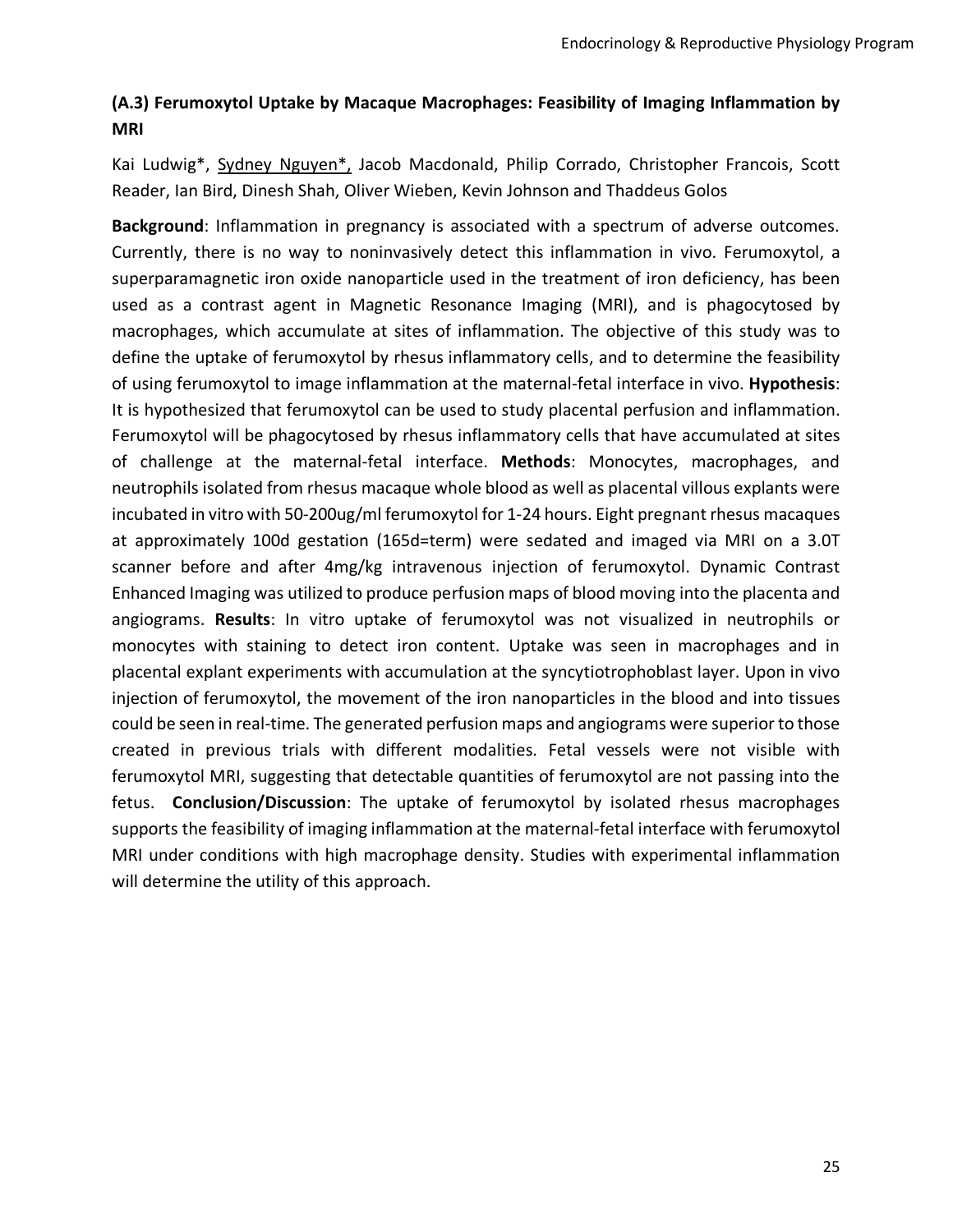#### **(B.12) Peripheral Blood Mononuclear Cells (PBMC) Induce Endothelial Dysfunction in Human Umbilical Vein Endothelial Cells (HUVEC)**

#### Aishwarya Rengarajan, Ian Bird, Manish Patankar and Derek Boeldt

**Introduction**: Preeclampsia (PE) is a maternal hypertensive disorder associated with endothelial dysfunction. This leads to decreased production of the vasodilator nitric oxide due to reduced sustained phase Ca2+ bursting. PE is also associated with aberrant infiltration of immune cells, including changes in number and/or proportion of immune cells, which may be linked with endothelial dysfunction. Immune cells such as PBMCs can release cytokines like TNFa and IL-6, which are elevated in PE and can cause decreased Ca2+ bursts in HUVEC. Alternatively, PBMCs may potentially modify endothelial function due to cell adhesion or migration with possibly pronounced effects in PE. Ca2+ bursting was evaluated in HUVECs co-cultured with PBMCs to model endothelial function in an elevated immune condition, such as in PE. **Hypothesis**: PBMCs promote endothelial dysfunction similar to preeclamptic conditions by inhibiting Ca2+ bursting. **Methods**: PBMCs were isolated from blood of non-pregnant females using a histopaque gradient centrifugation. HUVECs over 90% confluence were loaded with Fura-2 for Ca2+ imaging. The imaging protocol (30 minutes each) in sequence was: 100uM ATP, Wash, PBMC addition, 100uM ATP. The number of Ca2+ bursts was compared between the two ATP treatments for each cell. Fresh or frozen (to reveal any effects of cryopreservation) PBMCs were used in 10:1 or 25:1 ratio of PBMCs per HUVEC. To investigate PBMC stimulated Ca2+response, suramin (100uM) or U73122 (1uM) was applied before PBMC addition. **Results**: With the 10:1 ratio, Ca2+ bursting reduced to 66.7%  $\pm$  3.4% of control (p<0.05) with fresh PBMCs and to 70.7%  $\pm$  3.5% with frozen PBMCs (p<0.05). With the 25:1 ratio, Ca2+ bursting reduced to 71.1%  $\pm$  3.3% with fresh PBMCs ( $p$ <0.05) and to 64.4%  $\pm$  3.6% with frozen PBMCs ( $p$ <0.05). There is no significant difference between the fresh and frozen PBMCs on Ca2+ bursting and between 10:1 and 25:1. From data on PBMCs from two frozen sources, 10:1 PBMCs reduced Ca2+ bursting to 71.5±2.4% of control (p<0.05) and 25:1 reduced bursting to 73.2±2.6% of control (p<0.05). Further, PBMC addition by itself could stimulate a Ca2+ response in HUVECs. U73122 blocks this Ca2+response, whereas suramin does not. **Conclusion**: The decrease in agonist stimulated Ca2+ bursting in HUVECs upon PBMC addition is similar to other models of PE endothelial dysfunction. This Ca2+ bursting decrease indicates that PBMCs can potentially promote endothelial dysfunction by decreasing endothelial vasodilator production capacity. This could therefore be a useful model for studying the immune cell effects on endothelial function in preeclampsia. U73122 and suramin data suggests that non-purinergic receptor-mediated Phospholipase-C signaling is involved in the PBMC stimulated Ca2+ response. Further mechanistic studies on PBMC mediated endothelial effects are warranted.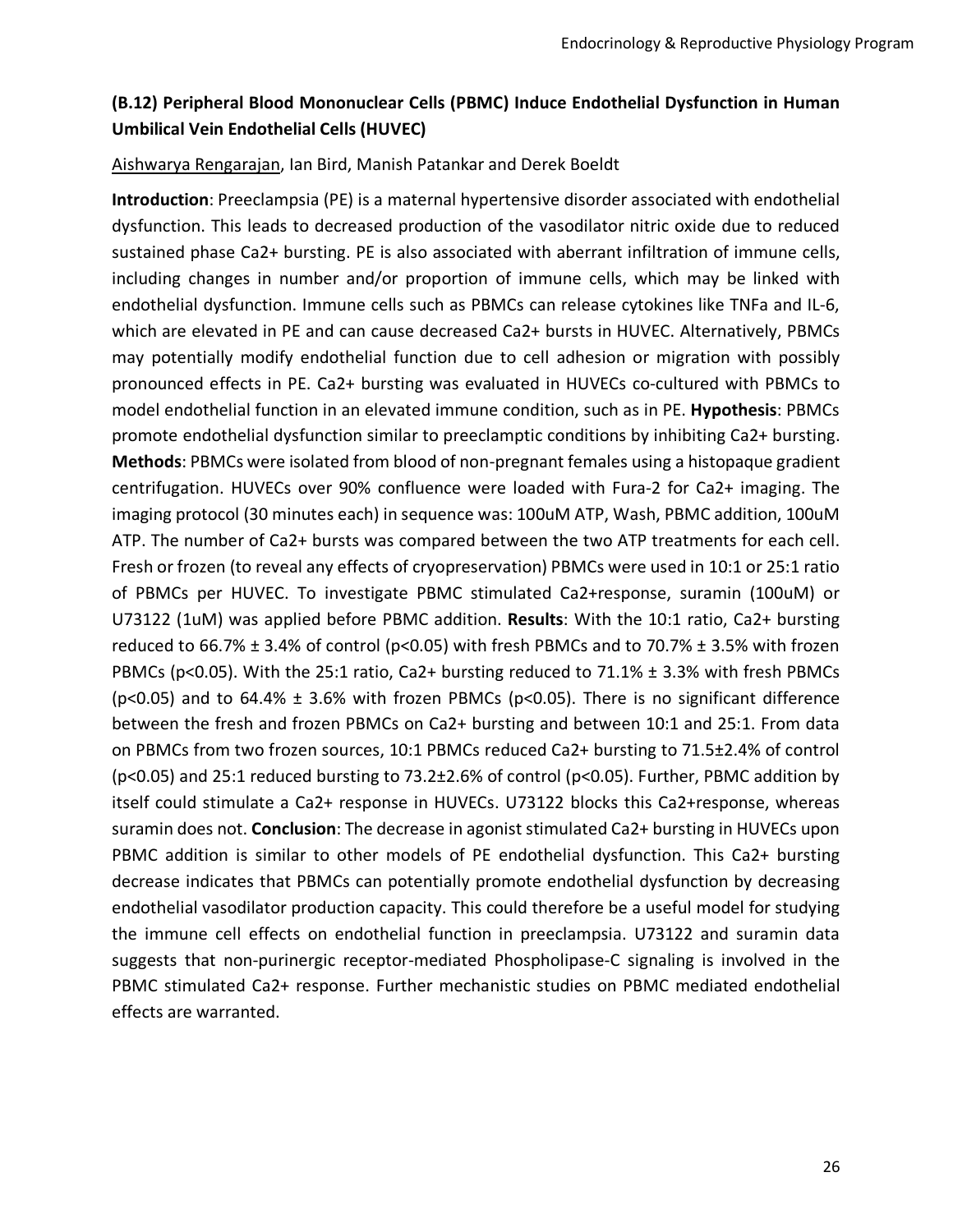#### **(B.8) Maternal Breathing Dysfunction During Pregnancy Increases Risk for Neuropsychiatric Disorders in Her Offspring**

#### Amanda Vanderplow, Bailey Kermath, Jyoti Watters and Michael Cahill

**Introduction**: Sleep disordered breathing (SDB) is prevalent among pregnant women as consequences of pregnancy-related changes and increasing rates of maternal obesity. The term SBD refers to recurring episodes of complete or partial obstruction of the airway during sleep that lead to intermittent hypoxia. In animal studies, intermittent hypoxia induces increased oxidative stress and inflammation. While there is growing evidence demonstrating that SBD is associated with adverse maternal-fetal pregnancy outcomes, the impact of SBD on neurodevelopmental outcomes in offspring remains sparse. **Hypothesis**: The purpose of this study was to investigate the effect of gestational intermittent hypoxia on the cognitive function of juvenile offspring rats. **Methods**: Pregnant rat dams were exposed to chronic intermittent hypoxia (8 hrs/day, 2 min 10.5% O2 separated by 2 min of 21% O2) or normoxia from gestation days 10-21 (GIH and GNX, respectively). Juvenile (4-6 week) offspring were tested in a Y-maze spontaneous alternation task, an open field task, and a novel object recognition test. **Results**: Juvenile GIH male offspring showed patterns of cognitive impairment relative to GNX males. In contrast, female GIH offspring did not exhibit behavioral impairments compared to GNX females. **Conclusions**: Together, these data suggest that GIH sex-dependently alters cognitive phenotypes in GIH offspring. The presence of cognitive impairments selectively in GIH males has potentially interesting implications in understanding the contributions of prenatal insults to the emergence neuropsychiatric phenotypes.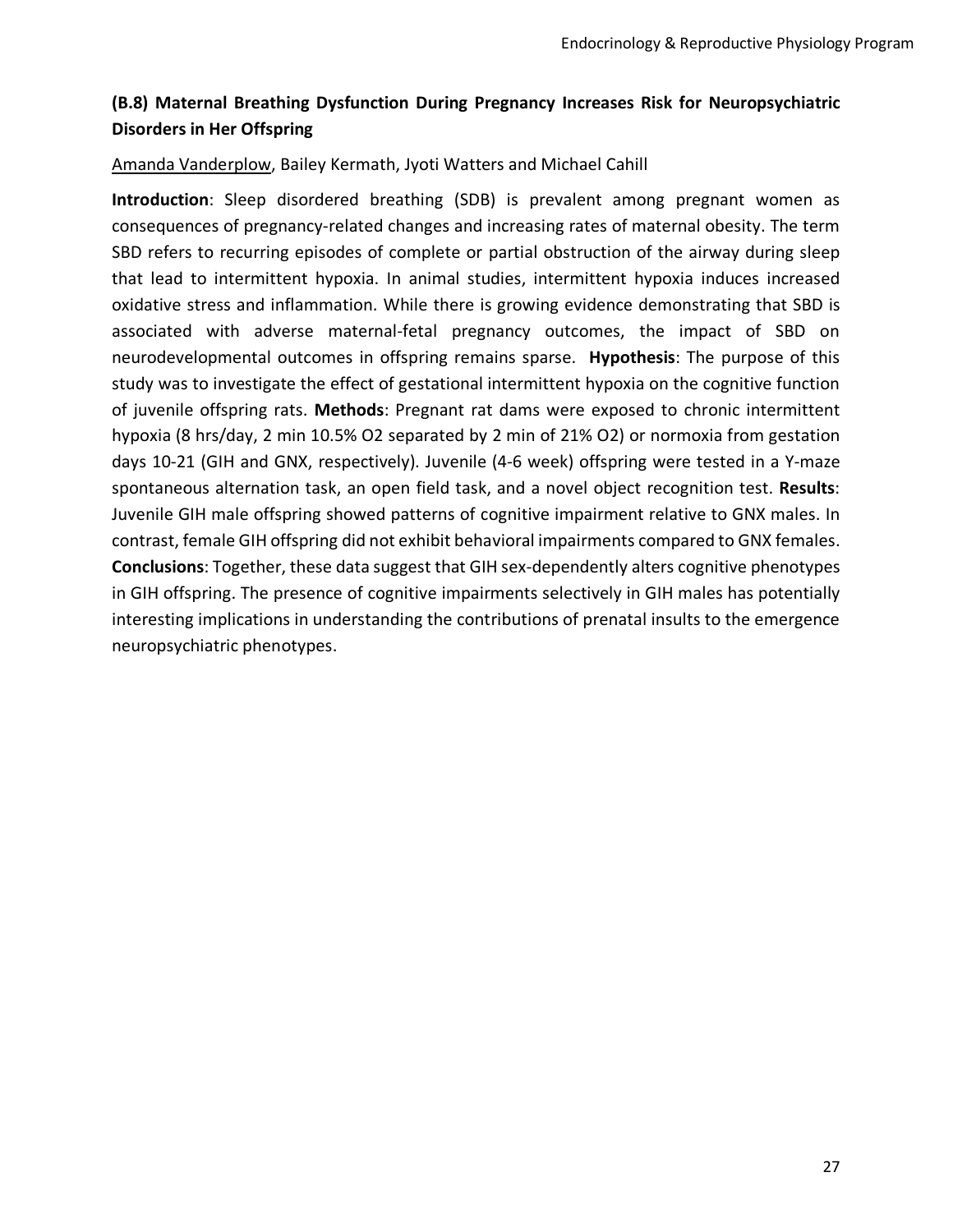#### **(B.2) Unique Cytokine Profile of Novel Innate Lymphoid Cells in Human Decidua**

#### Jessica Vazquez, Yan Li and Aleksandar Stanic

**Introduction**: Immune cells at the maternal-fetal interface play a complex role in regulation of vascular remodeling, fetal tolerance and protection from infection. We have previously presented the identification of two novel CD56high NKs based on Eomes expression (Eomeslo/hi). Activation of these subsets revealed preferential production of and IL-8 and IL-17A by decidual ILCs. **Hypothesis**: Novel subset of decidual CD56bright cells will have a unique cytokine profile upon activation. **Methods**: Decidual specimens were dissected from term placentas and mononuclear cells (MCs) were isolated by mechanical (GentleMACS) and enzymatic (Collagenase, DNAse) disruption. MCs were then simulated with PMA/ionomycin or IL-23 then labeled by flurochrome-conjugate antibodies against surface CD3, 14, 16, 19, 34, 45, 49a, 56, 94, 117, 127, 335 and intracellular Granzyme B, IL-8, IL-17A, IL-22, INFgamma, TNFalpha. Data acquisition was performed using BD Fortessa flow cytometer in a 5 laser, 18 detector configuration and data analysis was performed using FlowJo 10.2. **Results**: Activation of decidual ILCs revealed a unique milieu of cytokine production. The novel subsets CD56high Eomeslo/hi preferentially produced IL-8 and IL-17A, while there was a decrease in INFgamma, Granzyme B, and TNFalpha production. In addition, as expected, ILC3s and LTi-like cells produced IL-17A and IL-22. Furthermore, differences in response where observed between decidual basalis and decidual parietalis ILCs, with decidual parietalis ILCs being more responsive to stimulation. **Conclusion**: Preliminary results suggest that both CD56high Eomeslo/hi subsets demonstrated a similar altered cytokine profile that is conducive to decidual remodeling. Further gene expression analysis will reveal if these novel subsets represent a truly unique population or are members of the expanding tissue-resident NK cell family.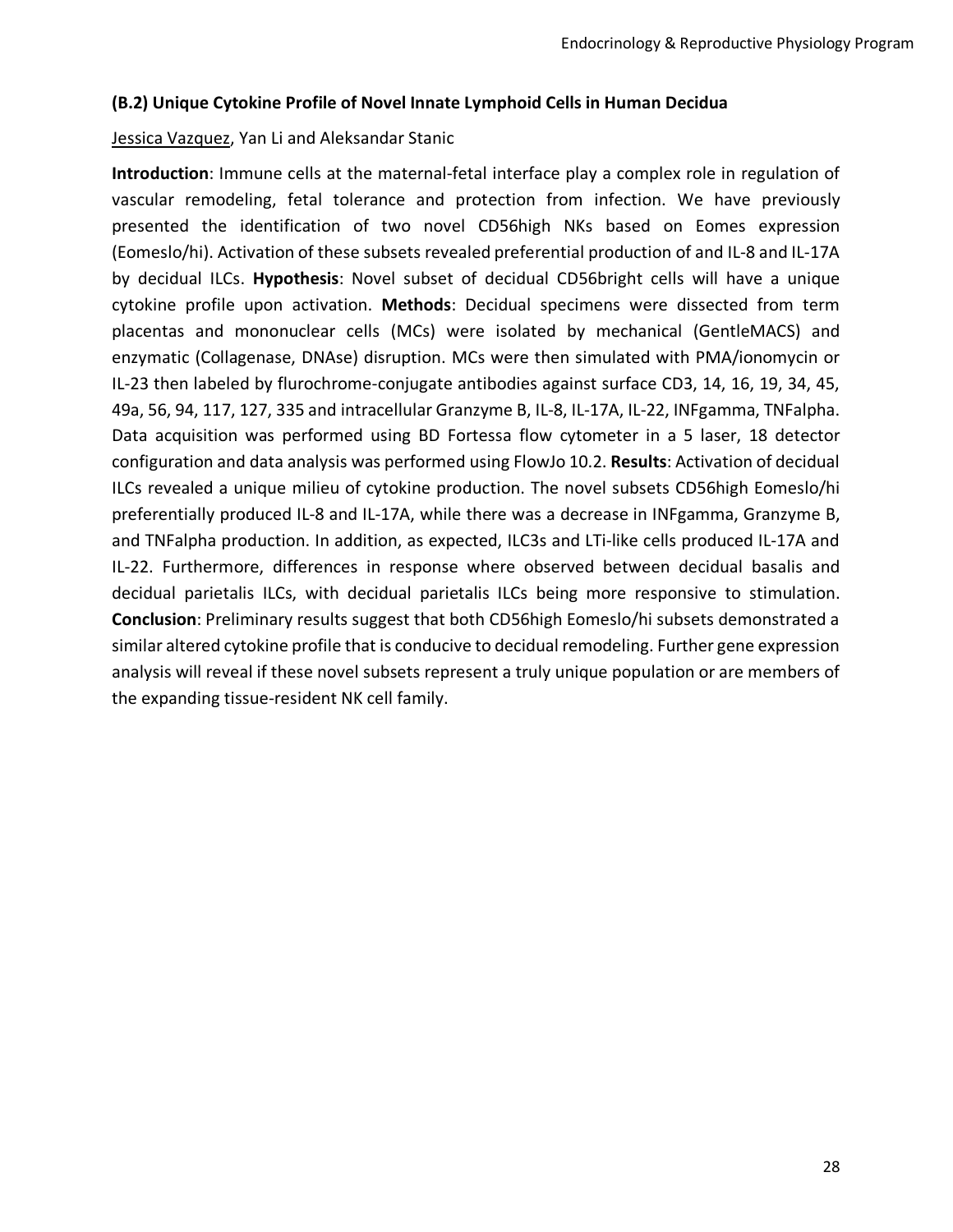#### **(B.4) GNA14 Overexpression Alters FGF2-, but not VEGFA-, Induced Fetal Endothelial Function in Association with Elevated Phosphorylation of PLCβ3**

#### Qing-yun Zou, Chi Zhou, Ai-xia Liu, Xin-qi Zhong, Qin Yan, Yan Li and Jing Zheng

**Background**: During pregnancy, remarkable fetoplacental vascular growth and development occur to support the growing fetus. Interruption of such processes may cause adverse pregnancy outcomes i.e. preeclampsia (PE). FGF2 and VEGFA are two key regulators of fetoplacental endothelial function. G protein α subunit (Gα) mediates many cellular signaling networks. G protein  $\alpha$  subunit 14 (GNA14), a member of G $\alpha q/11$  subfamily, is identified as a human hypertension-susceptibility gene. Previously, we have reported that GNA14 is expressed in villous endothelial cells and its protein levels are increased (~2.9 folds) in placentas from PE vs. normal pregnancy. However, roles of GNA14 in mediating FGF2- and VEGFA-induced fetal endothelial function remain unclear. Here, we hypothesize that GNA14 overexpression impairs fetal endothelial function. **Methods**: Primary human umbilical cord vein endothelial cells (HUVECs) constantly cultured under a physiological low O2 condition (3% O2) were used as a fetal endothelial cell model. GNA14 overexpression was performed by transfecting adenoviral vectors carrying GNA14 cDNA (Ad-GNA14). After transfections, FGF2- and VEGFA-induced cell migration and permeability were determined using transwell system and Electric Cell-substrate Impedance Sensing (ECIS) system, respectively. Protein levels of GNA14 and phosphorylation of ERK1/2, AKT1, and PLCβ3 were analyzed by Western blotting. **Results**: Ad-GNA14 but not Ad-GFP (a control) at 5 MOI elevated ( $p < .05$ ) GNA14 protein levels by  $\sim$  5.0 folds, comparable to the PEincreased GNA14 in placentas. In Ad-GFP, both FGF2 and VEGFA stimulated ( $p < .05$ ) cell migration. FGF2 strengthened ( $p < .05$ ) cell integrity, while VEGFA weakened ( $p < .05$ ) it. Comparing with Ad-GFP, Ad-GNA14 decreased ( $p < .05$ ) FGF-induced cell migration by ~46%, while increased FGF2-induced cell integrity by ~28%. In contrast, Ad-GNA14 did not affect any of these cell responses induced by VEGFA. In addition, Ad-GNA14 elevated phosphorylation of PLCβ3 (Ser 1105; an inhibitory site) by ~4.7 folds, but not PLCβ3 (Ser 537), in response to FGF2. However, Ad-GNA14 did not alter phosphorylation of either ERK1/2 or AKT1 in response to FGF2. **Conclusion**: Elevated GNA14 protein levels impairs fetal endothelial function, possibly leading to fetal endothelial dysfunction in PE. (NIH HD38843 to JZ)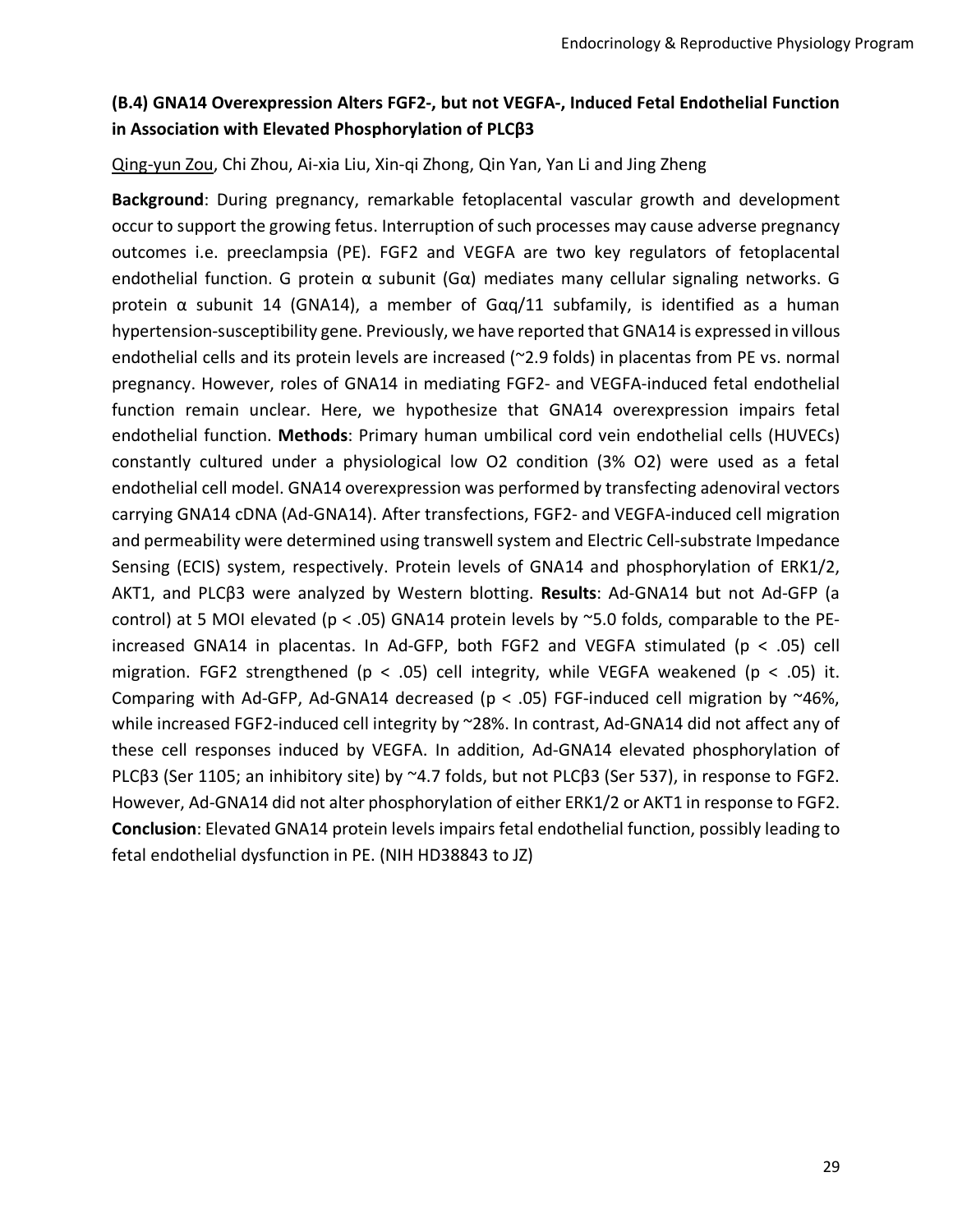### **2017-2018 ERP Program Faculty Directory**

| <b>Name</b>                 | <b>Research Interests</b>                                                                                                                                       |
|-----------------------------|-----------------------------------------------------------------------------------------------------------------------------------------------------------------|
| Abbott, David               | Neuroendocrine function, Polycystic Ovary Syndrome                                                                                                              |
| Alarid, Elaine              | Estrogen response                                                                                                                                               |
| Alisch, Reid                | DNA methylation in neurodevelopmental health and disease                                                                                                        |
| Arendt, Lisa                | Obesity, breast cancer, mammary gland, inflammation, stromal/epithelial<br>interactions                                                                         |
| Arriola Apelo,<br>Sebastian | Mechanistic mathematical models of nutrient metabolism and cellular<br>signaling; role of mTOR on nutrient and hormonal regulation of milk protein<br>synthesis |
| Atwood, Craig               | Hormone regulation of aging and Alzheimer's Disease                                                                                                             |
| Audhya, Anjon               | Membrane development and organization                                                                                                                           |
| Barry, Terence              | Aquaculture, fish reproduction                                                                                                                                  |
| Bird, Ian                   | Uterine blood flow, eNOS activation by Ca <sup>2+</sup> and kinases                                                                                             |
| Blum, Barak                 | Regulation of terminal differentiation and functional maturation of stem and<br>progenitor cells; regenerative biology of the endocrine pancreas; diabetes      |
| Boeldt, Derek               | Translational approaches for preeclampsia therapy; Changes in vascular<br>biology and function in response to pregnancy                                         |
| Cahill, Michael             | Synapse, plasticity, environmental risk factor, neurodevelopment                                                                                                |
| Colman, Ricki               | The effects of caloric restriction on non-human primates                                                                                                        |
| Davis, Dawn                 | Basic and translational research on diabetes and obesity                                                                                                        |
| Duello, Theresa             | Health disparities in underrepresented populations                                                                                                              |
| Engin, Feyza                | Type 1 diabetes, Type 2 diabetes, Beta cells, Endoplasmic reticulum, unfolded<br>protein response, and Obesity                                                  |
| Golos, Thaddeus             | Placenta biology, stem cells                                                                                                                                    |
| Hernandez, Laura            | Lactation biology                                                                                                                                               |
| Jefcoate, Colin             | stAR protein                                                                                                                                                    |
| Jorgensen, Joan             | <b>Gonad formation</b>                                                                                                                                          |
| Kessel, Julie               | Neonatology                                                                                                                                                     |
| Khatib, Hasan               | Genomic imprinting, genetic development of embryos in cattle; genetic traits<br>that impact health and milk quality in cattle                                   |
| Kimple, Michelle            | Signal transduction, Diabetes pathophysiology                                                                                                                   |
| Kling, Pamela               | Neonatal development, Growth factors                                                                                                                            |
| Kreeger, Pamela             | The use of mathematical, and computational techniques to address cellular<br>signaling questions relevant to women's health                                     |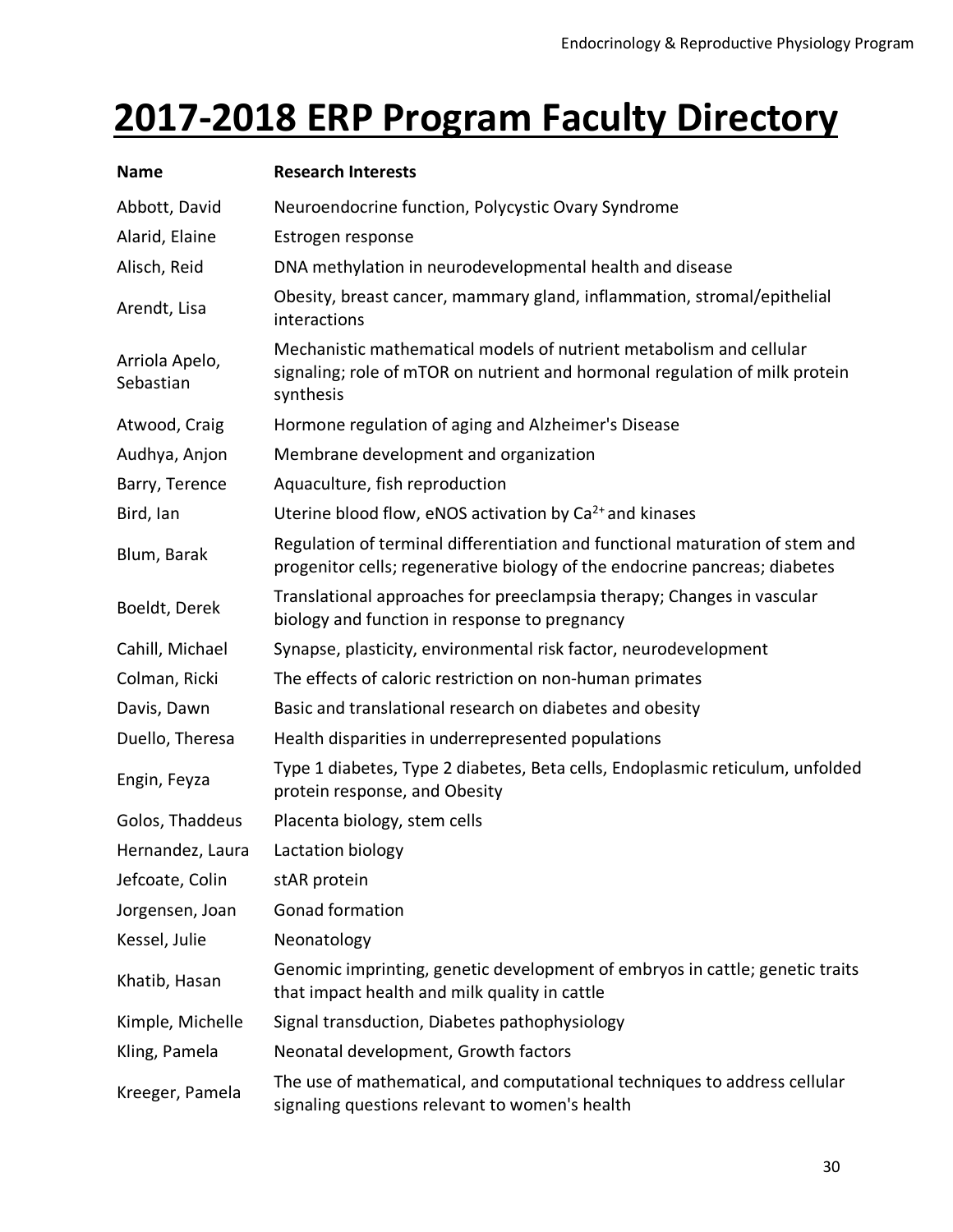| Kumar, Sathish               | Focus on endocrine hormones that alter cardiovascular and placental<br>function.                                                                                                           |
|------------------------------|--------------------------------------------------------------------------------------------------------------------------------------------------------------------------------------------|
| Lamming, Dudley              | Mechanisms underlying the metabolic consequences of aging, mTOR signaling                                                                                                                  |
| Levine, Jon                  | Polycystic Ovary Syndrome                                                                                                                                                                  |
| Liu, Bo                      | Molecular mechanism underlying vascular inflammation an occlusive vascular<br>disease, and development of new materials for biomedical applications (gene<br>delivery and vascular grafts) |
| Martin, Thomas               | Cell Signaling, neuropeptides                                                                                                                                                              |
| Merrins, Matthew             | Pancreatic islet metabolism and diabetes; live-cell imaging, electrophysiology,<br>and protein biochemistry                                                                                |
| Ntambi, James                | Genetic regulation of metabolism                                                                                                                                                           |
| Odorico, Jon                 | Stem cells, Pancreatic islet development                                                                                                                                                   |
| Parrish, John                | Sperm regulation and function, Equine reproduction                                                                                                                                         |
| Patankar, Manish             | Epithelial Ovarian Cancer (EOS)                                                                                                                                                            |
| Pattnaik, Bikash             | Mechanism of Kir7.1 mutations associated blindness using patient derived<br>iPS-Retinal Pigment Epithelium cells                                                                           |
| Payseur, Bret                | Genetics of hybrid sterility                                                                                                                                                               |
| Pelegri, Francisco           | Cellular and molecular level processes involved in early vertebrate<br>development                                                                                                         |
| Peterson, Richard            | Prostate disease                                                                                                                                                                           |
| Schuler, Linda               | Prolactin, Growth hormones                                                                                                                                                                 |
| Shah, Dinesh                 | Maternal-Fetal Medicine, mechanisms of preeclamptic hypertension                                                                                                                           |
| Stanic-Kostic,<br>Aleksandar | Reproductive Immunology: mechanisms underlying the innate immune cell<br>regulation of implantation and placentation; immune mechanisms in<br>preeclampsia, preterm labor                  |
| Terasawa, Ei                 | Neuroendocrinology, Puberty onset, and rhesus monkey model                                                                                                                                 |
| Thomson, James               | <b>Stem Cells</b>                                                                                                                                                                          |
| Vezina, Chad                 | Prostate Disease                                                                                                                                                                           |
| Watters, Jyoti               | Molecular mechanisms employed by microglia, Central Nervous System                                                                                                                         |
| Wiltbank, Milo               | Hormonal interaction; intracellular regulation of cell death and<br>steroidogenesis in the corpus luteum; regulation of ovarian function in dairy<br>cattle                                |
| Xu, Wei                      | Dissecting the epigenetic mechanisms controlling estrogen responsiveness                                                                                                                   |
| Zheng, Jing                  | Endothelial cell function                                                                                                                                                                  |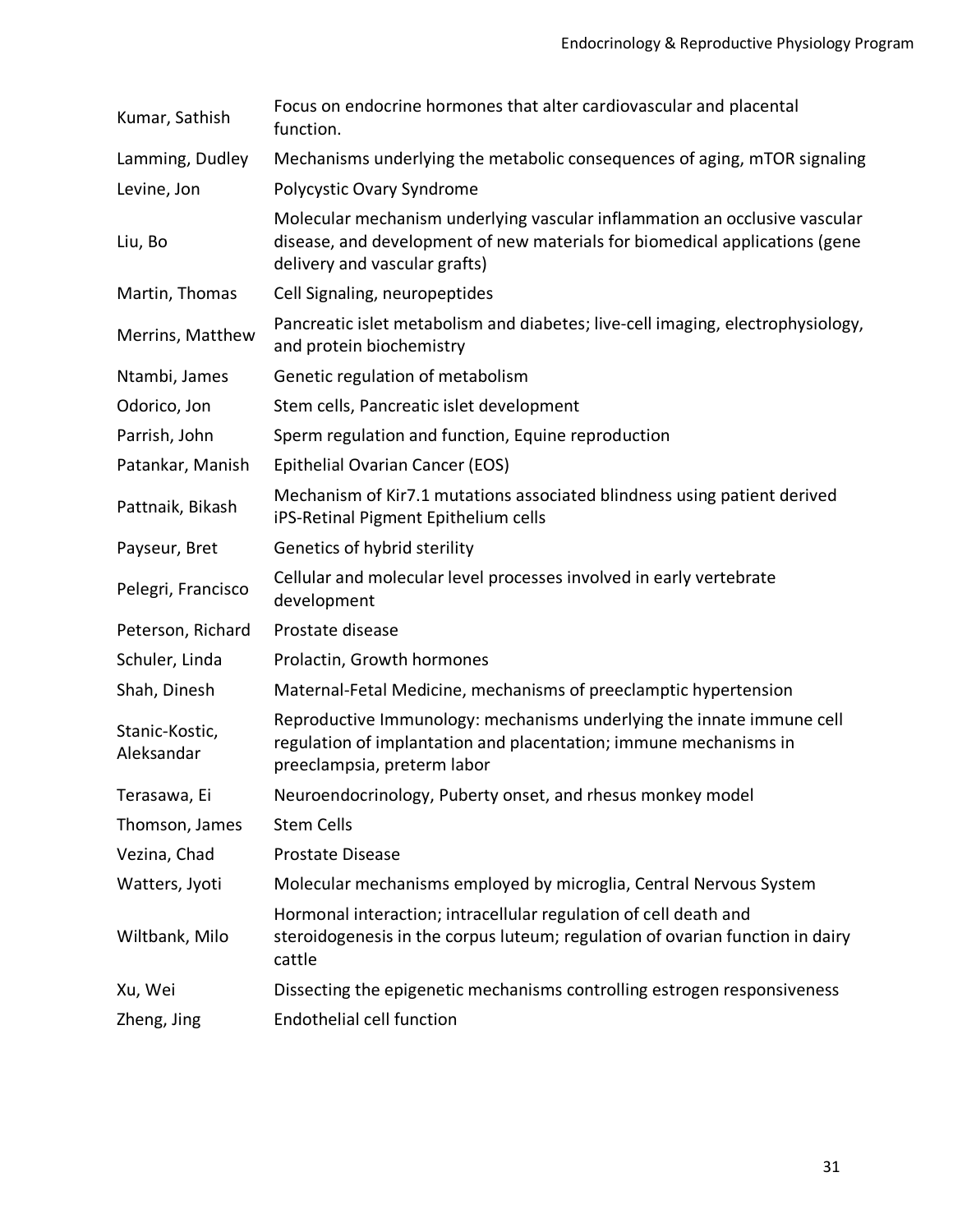# **2017-2018 Graduate Student Directory**

| <b>NAME</b>                    | <b>ADVISOR</b>            | <b>EMAIL</b>          |
|--------------------------------|---------------------------|-----------------------|
| Alharbi, Yousef*               | M. Patankar               | yalharbi@wisc.edu     |
| Alotaibi, Mohammed             | D. Lamming                | mialotaibi@wisc.edu   |
| Beverley, Katie                | <b>B. Pattnaik</b>        | kbeverley@wisc.edu    |
| Clemente, Luca **              | I. Bird (P. Bertics)      | Iclemente@wisc.edu    |
| Cummings, Nicole*              | D. Lamming                | necummings@wisc.edu   |
| Degner, Kenna *                | D. Shah                   | korgan@wisc.edu       |
| Fredrickson, Samantha          | M. Patankar               | sfredrickso2@wisc.edu |
| Fu, Angi *                     | J. Jorgensen              | afu2@wisc.edu         |
| Gant, Kristal                  | M. Patankar               | kgant@wisc.edu        |
| Garcia, James *                | E. Terasawa               | jamesgarcia@wisc.edu  |
| Gordon, Geoffrey               | D. Shah                   | ggordon5@wisc.edu     |
| Gupta, Vivek                   | D. Shah                   | Vgupta33@wisc.edu     |
| Hankes, Amanda **              | I. Bird                   | ahankes@wisc.edu      |
| Hayashi, Kentaro *             | C. Atwood                 | hayashi3@wisc.edu     |
| Hoppe, Paul                    | T. Barry                  | phoppe2@wisc.edu      |
| Hutcherson, Beverly            | D. Abbott                 | bahutcherson@wisc.edu |
| Jallow, Fatou **               | L. Schuler                | fjallow@wisc.edu      |
| Kraynak, Marissa *             | D. Abbott                 | kraynak@wisc.edu      |
| Lane, Rachel                   | I. Bird                   | rllane@wisc.edu       |
| Mauro, Amanda                  | D. Boeldt                 | amauro2@wisc.edu      |
| Mezera, Megan                  | M. Wiltbank               | mmerzera2@wisc.edu    |
| Nguyen, Sydney                 | T. Golos                  | skopos@wisc.edu       |
| Rengarajan, Aishwarya          | D. Boeldt                 | arengarajan@wisc.edu  |
| Shroeder, Ashley               | I. Bird                   | baldo@wisc.edu        |
| Trevena, Ryan                  | F. Pelegri                | rtrevena@wisc.edu     |
| Vanderplow, Amanda             | M. Cahill                 | vanderplow@wisc.edu   |
| Vazquez, Jessica*              | A. Stanic-Kostic/ I. Bird | jvazquez3@wisc.edu    |
| Villalon Landeros, Rosalina ** | R. Magness/J. Zheng       | villalonland@wisc.edu |
| Weaver, Samantha *             | L. Hernandez              | srweaver@wisc.edu     |
| York, Nathaniel *              | <b>B. Pattnaik</b>        | nyork@wisc.edu        |
| Zou, Qingyun *                 | J. Zheng                  | gzou2@wisc.edu        |

\* Dissertator

\*\* Graduated 2017-2018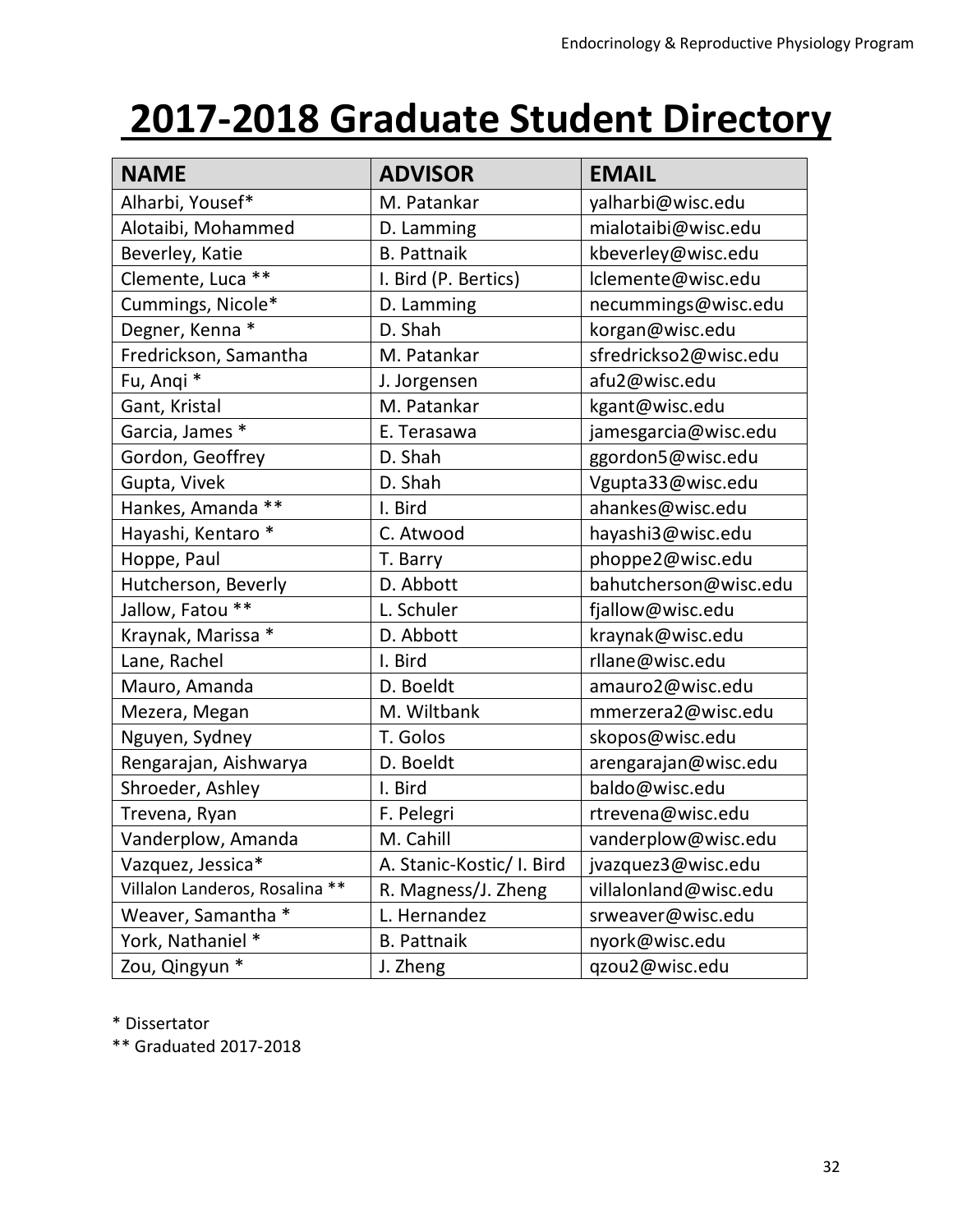### **Trainees Supported by NIH T32-HD041921**

### **Graduated (2004-2018)**

Dr. Jacqueline Cale (I. Bird) Dr. Behzad Gerami-Naini (T. Golos) Dr. Nicole Korpi Steiner (P. Bertics) Dr. J. Christina Pattison (I. Bird) Dr. Amy Reeder (J. Parrish) Dr. Jessica Drenzek (T. Golos) Dr. Sekoni Noel (E. Terasawa) Dr. Jennifer Arens Gubbels (M. Patankar) Dr. Maria Giakoumopoulos, PhD (T. Golos) Dr. Justin Bushkofsky, PhD (C. Jefcoate) Dr. Derek Boeldt, PhD (I. Bird) Dr. Kate Guerriero, PhD (E. Terasawa) Dr. Ann Rozner, PhD (T. Golos) Dr. S. Omar Jobe, PhD (R. Magness) Dr. Katie Hackbart, PhD (M. Wiltbank) Dr. Brian Kenealy, PhD (E. Terasawa) Dr. Samantha Lewis (J. Jorgensen) Dr. Mayra Pastore (R. Magness) Dr. Roxanne Alvarez (I. Bird) Dr. Bryan Ampey (R. Magness) Dr. Fatou Jallow (L. Schuler) Dr. Amanda Hankes (I. Bird) Dr. Adriana Rodriguez (K. Downs) Dr. Meghan Maguire (C. Jefcoate) Dr. Erin McMillan (A. Audhya) Dr. Luca Clemente (I. Bird)

### **Past T32 Recipients (not graduated)**

Dr. Chanel Tyler, MD (M. Patankar)

### **Current T32 Recipients**

Marissa Kraynak (D. Abbott) Kenna Organ (D. Shah) James Garcia (E. Terasawa) Nathaniel York (B. Pattnaik)